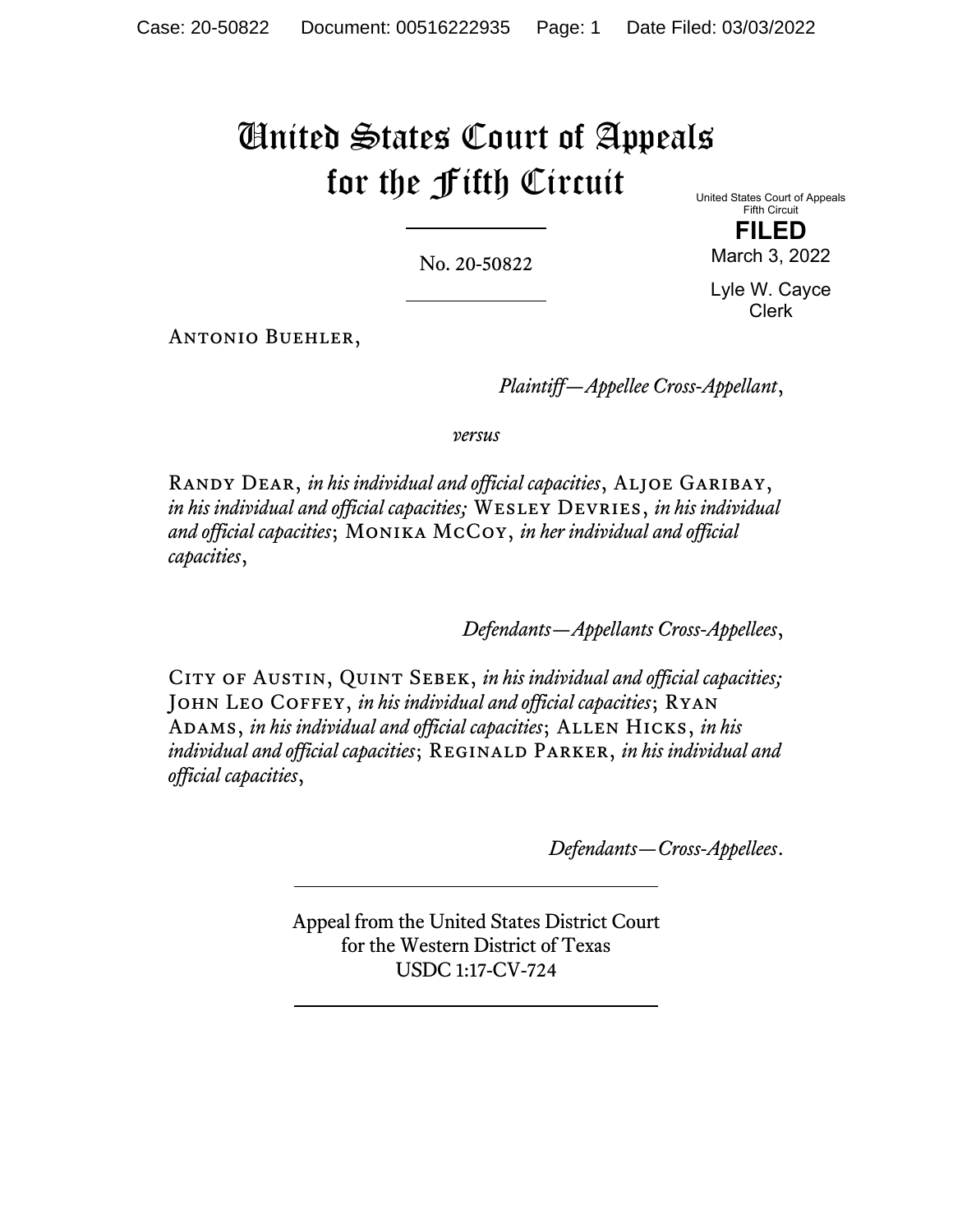# Before CLEMENT, SOUTHWICK, and WILLETT, *Circuit Judges*. DON R. WILLETT, *Circuit Judge*:

This appeal concerns the line between filming the police, which is legal, and hindering the police, which is not. Without question, video footage plays a major role in exposing incidents of police brutality. The ubiquity of smartphone cameras has made eyewitnesses of us all; as smartphones proliferate, so do recordings of police interactions (some commendable, others condemnable). The rub is figuring out when filming veers from documenting to interfering. For example, how far away should a citizenvideographer be so as not to get in the way? How close is "too close" such that the filming, however well-intentioned, becomes hazardous, diverting officers' attention and impeding their ability to perform their duties in fastmoving, highly charged situations?

In the wee hours of August 2, 2015, Antonio Buehler, a policeaccountability activist, was arrested on crowded Sixth Street in downtown Austin while "cop watching" (video-recording police activity). Buehler insists he was just filming; the officers insist he was interfering. In short, Buehler and the officers had repeated verbal confrontations about how close to them he was permitted to stand while recording. The bickering escalated, with Buehler ultimately arrested for misdemeanor interference with performance of official duties. Four Austin police officers took Buehler to the ground and handcuffed him, with Buehler suffering minor bruises and lesions as a result.

Buehler brought various constitutional claims against the City of Austin and nine officers of the Austin Police Department. Buehler alleged false arrest and excessive force in violation of the Fourth Amendment and retaliation for the exercise of his First Amendment right to film the police. The district court ruled mostly for the Defendants, but not fully. It dismissed Buehler's municipal-liability and First Amendment claims and granted summary judgment to the individual Defendants on Buehler's false-arrest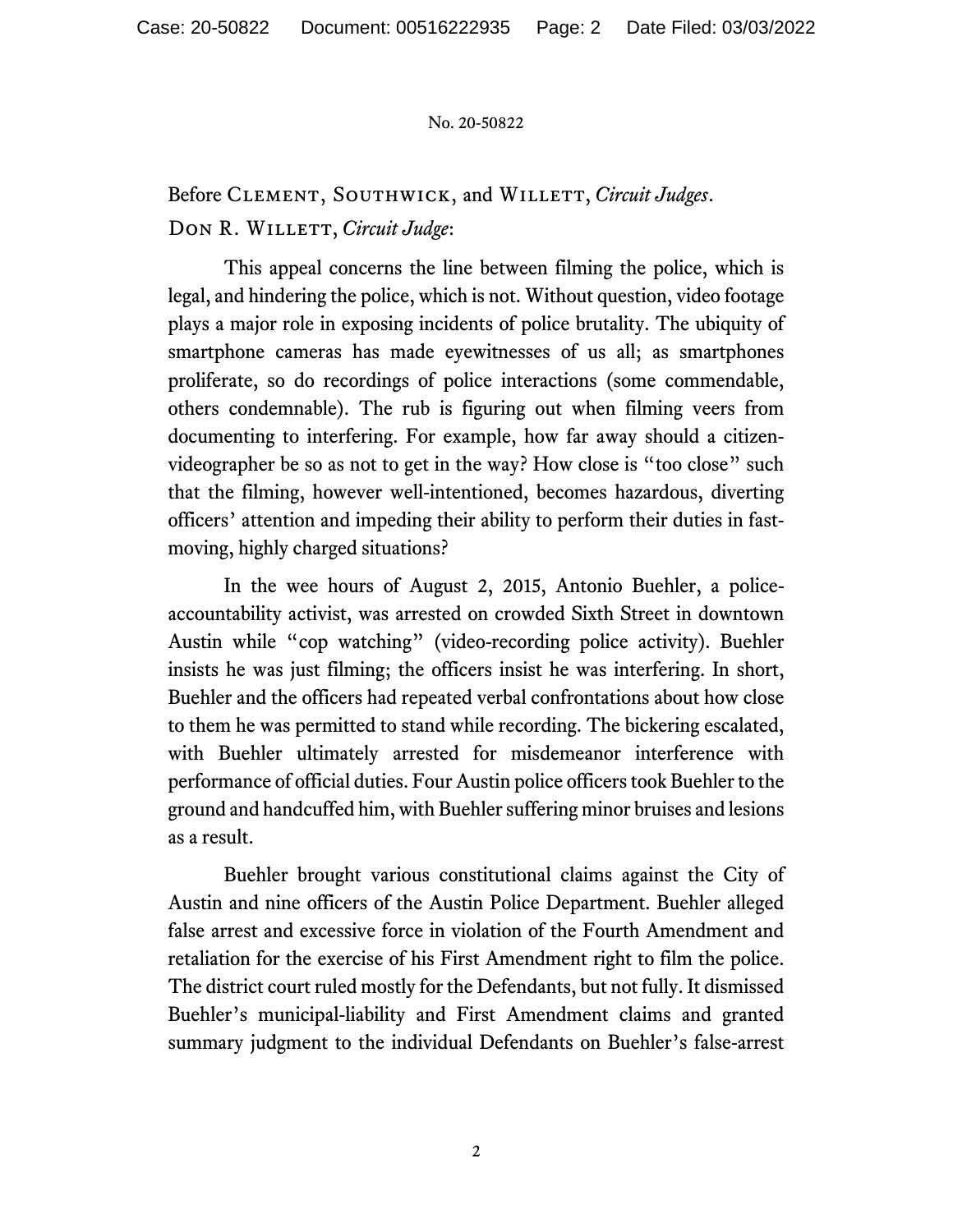claim, while denying summary judgment on his excessive-force claim. Defendants filed this interlocutory appeal of the partial denial of their summary judgment motion, and Buehler cross-appealed the district court's unfavorable rulings of all but his excessive-force claim.

We hold that none of the officers involved in Buehler's arrest used excessive force in violation of the Fourth Amendment. We also conclude that summary judgment for the officers on Buehler's false-arrest claim was proper; the officers were entitled to qualified immunity on Buehler's First Amendment claim; and Buehler's bystander- and municipal-liability claims fail for lack of an underlying constitutional violation. Accordingly, we REVERSE the district court's denial of summary judgment as to Buehler's excessive-force claim and AFFIRM the district court in all other respects.

I

Cross-Appellant Antonio Buehler leads the Peaceful Streets Project (PSP), a watchdog organization with the stated mission of holding police accountable for official misconduct. In the early morning hours of August 2, 2015, Buehler and several other PSP members were cop watching in downtown Austin. Buehler regularly filmed the Austin police, and many officers were familiar with him. In footage taken by Buehler, Officer Randy Dear can be seen talking to a passerby while Buehler films the encounter. Afterwards, Dear turns away, at which point Buehler shouts at Dear to get his attention and then begins arguing with Dear about the extent of Buehler's right to film the police. Buehler repeatedly interrupts Dear's answers to questions, and Dear tries several times to walk away while Buehler follows with his camera. Towards the end of the clip, Buehler can be heard saying, "I'm going after Dear. F\*\*\*ing pigs. I hate pigs."

Other footage shows that, as of around 1:30 a.m., Buehler was standing next to a group of police officers standing in the middle of Sixth Street.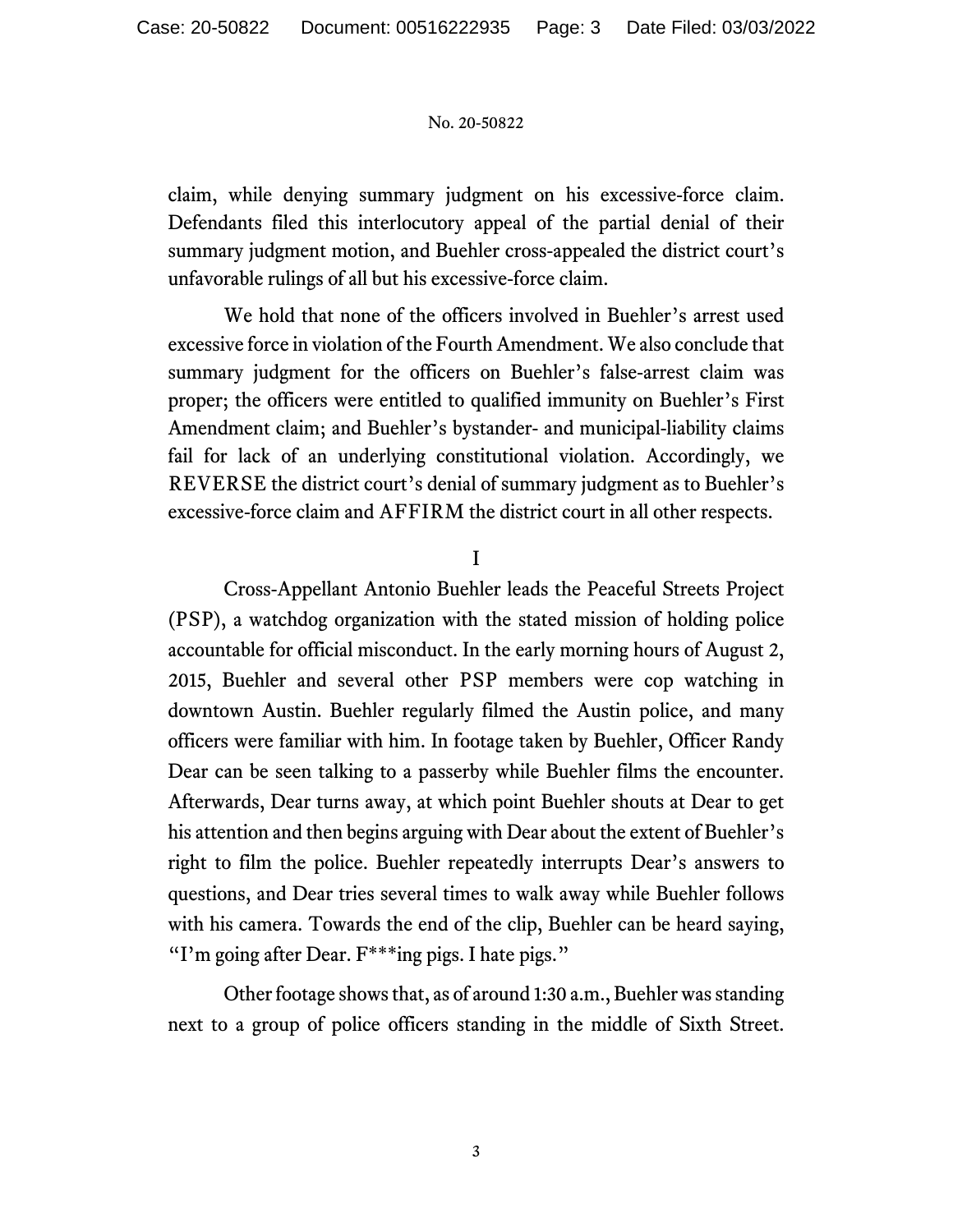Buehler is positioned extremely close to (though not physically touching) Officer Dear, and the two can be heard arguing contentiously from time to time. Officers Garibay and DeVries also can be seen arguing with Buehler about whether he was maintaining a sufficient distance while filming. In footage taken by Buehler, Dear can be seen turning to Buehler and telling him, "just going to let y'all know, the next time we go to a disturbance and y'all get in the way . . . . The next time you're interfering, you're going to be arrested." As he walks away from Buehler, Dear then adds, "You've been warned, sir." Buehler follows him briefly before pointing his camera at the other officers and asking several times, "What does that mean? Can you explain that?" Officer Sebek responds, "arm's length, please. Arm's length, please." Footage taken from another angle shows that Buehler continued to stand closer to the officers than an arm's length away (certainly no more than two feet, and probably no more than one).

After nearly two minutes pass with little movement by the officers or Buehler, Dear turns to Buehler to give further orders, telling Buehler, "you're interfering with my space here so I can monitor the crowd," and, "I'm going to ask you one more time." Buehler then takes several steps and pivots such that he is directly facing Dear, but standing about the same distance away. A few seconds later, Dear tells Buehler, "Go ahead and turn around, sir. Go ahead and turn around," and "You're under arrest." While Dear is giving these orders, Buehler begins taking steps backward away from the officers, even as Dear is walking forward towards Buehler. Buehler then turns his back on the officers and takes one or two additional steps away from them. Officer Garibay grabs Buehler's wrists from behind in an attempt to restrain him. Footage of the incident taken at ground level appears to show Buehler taking another step after being grabbed, lurching forward as Garibay attempts to make the arrest, though aerial  $("x")$  footage taken by an APD camera suggests that Buehler's sudden motion was most likely an attempt to throw the device with which he was filming to someone else so as to preserve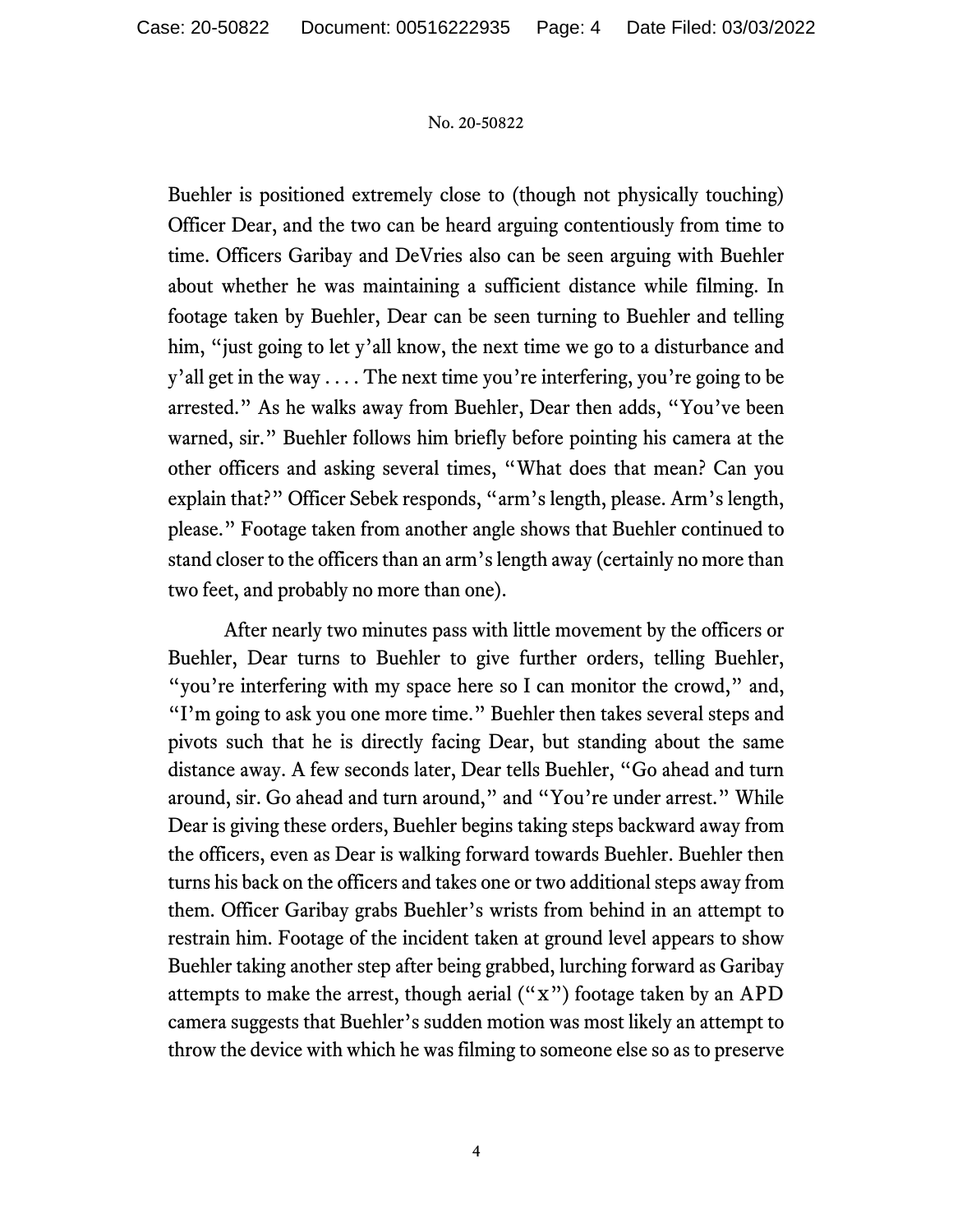his footage. At that point, Dear, Garibay, and DeVries take Buehler to the ground and hold him in a prone position while placing him in handcuffs. Officer McCoy also ran to assist after Buehler was taken down, holding Buehler's legs still while the other officers carry out the arrest. Buehler remained on the ground for between 40 and 45 seconds.

Afterwards, the officers took him to the Travis County jail and booked him for misdemeanor interference with official duties and resisting arrest. Buehler claims to have suffered mental pain, bruises on his tricep and head, and abrasions to his face as a result of the arrest (though any facial injuries he suffered were apparently not serious enough to be visible in photographs of him taken soon after the incident).

\* \* \*

In August 2017, Buehler sued the City of Austin and nine APD officers (Dear, Garibay, DeVries, McCoy, Sebek, Coffey, Adam, Hicks, and Parker<sup>1</sup>) under 42 U.S.C. § 1983, alleging false arrest and excessive force in violation of the Fourth Amendment, and retaliation for exercise of his First Amendment right to film police. Buehler also brought municipal-liability claims against the City and bystander-liability claims against the officers not directly involved in his arrest. Defendants moved to dismiss under Federal Rule of Civil Procedure 12(b)(6) for failure to state a claim. The district court granted Defendants' motion in part, holding that they were entitled to qualified immunity on the First Amendment claim; and that Buehler had failed to state claims for either bystander- or municipal-liability, or for excessive force against Defendants Coffey, Sebek, Hicks, or Adam. But the

<sup>&</sup>lt;sup>1</sup> For reasons it did not make clear, the district court dismissed Buehler's claims against Parker, who was not present when Buehler was arrested but, according to Buehler, violated the Constitution by inadequately investigating the arrest. None of Buehler's appellate briefing challenges or even mentions the dismissal of Parker as a defendant. The issue has thus been abandoned, *see Akuna Matata Investments, Ltd. v. Tex. Nom Ltd. P'ship*, 814 F.3d 277, 282 n.6 (5th Cir. 2016), and we do not consider it.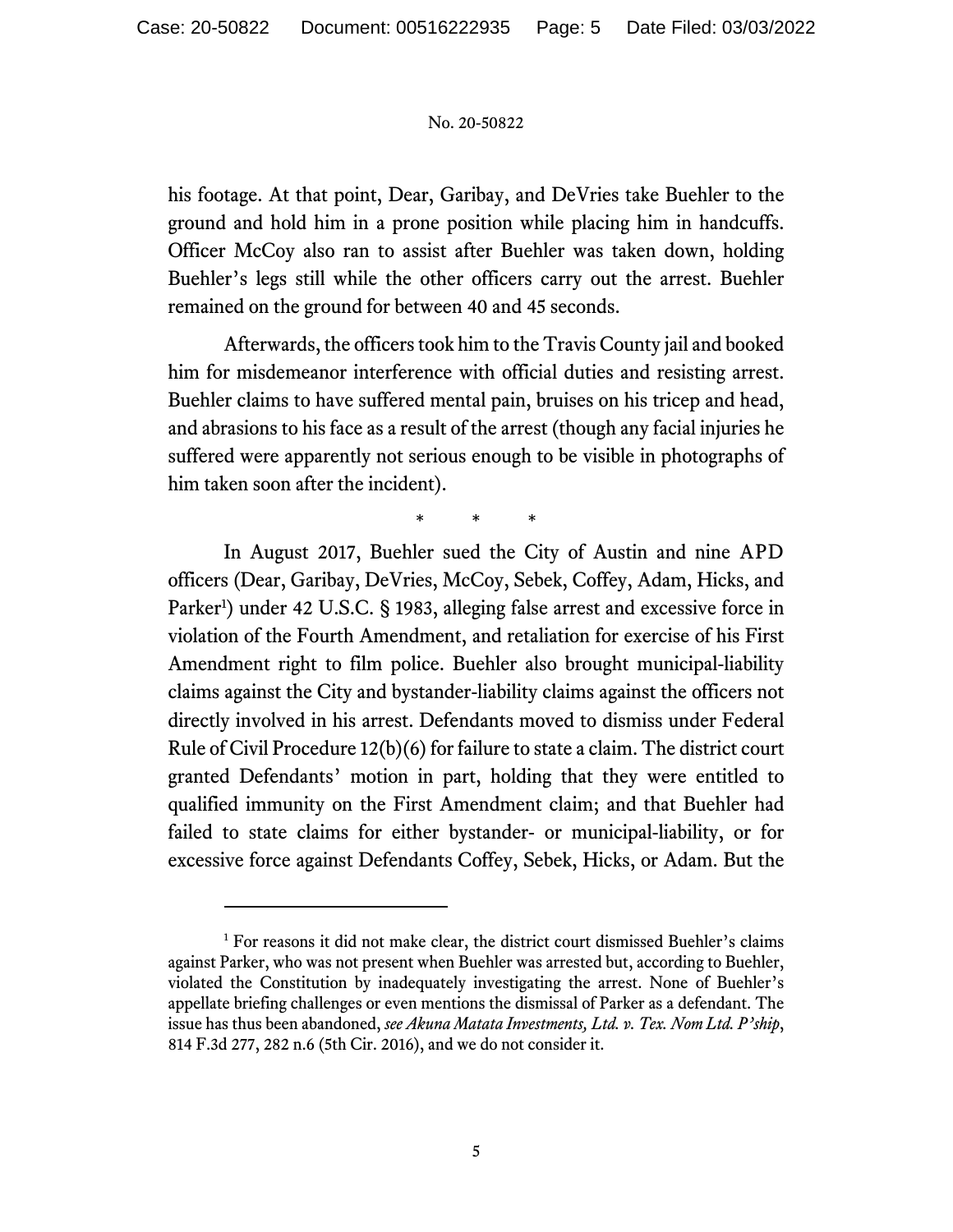district court denied Defendants' 12(b)(6) motion as to Buehler's false-arrest and excessive-force claims against the four officers who participated in his arrest (Dear, Garibay, DeVries, and McCoy, hereinafter "Officers").<sup>2</sup>

The arresting Officers subsequently moved for summary judgment on Buehler's remaining claims. The district court granted the Officers' motion as to the false-arrest claim but held that Buehler had established a genuine dispute of material fact as to whether they were entitled to qualified immunity on the excessive-force claim, thus precluding summary judgment.3 The district court subsequently denied both Buehler's motion for reconsideration and the Officers' motion to alter or amend judgment. The Officers then filed this interlocutory appeal of the denial of summary judgment on the excessiveforce claim, and the district court granted Buehler's request for certification of partial final judgment so that he could cross-appeal that court's judgment in all other respects.<sup>4</sup>

II

The standards of review governing Buehler's cross-appealed claims are straightforward. He appeals the dismissals of his First Amendment and municipal-liability claims, as well as the grant of summary judgment to Defendants on his false-arrest claim. We review both de novo.<sup>5</sup> "To survive

<sup>5</sup> *Magee v. Reed*, 912 F.3d 820, 822 (5th Cir. 2019).

<sup>2</sup> *See Buehler v. City of Austin*, No. 1:17-CV-724-LY, 2018 WL 4225046 (W.D. Tex. Sept. 5, 2018).

<sup>3</sup> *See* No. 1:17-CV-724-DAE, 2020 WL 5793008 (W.D. Tex. Mar. 27, 2020).

<sup>4</sup> We have jurisdiction over the Officers' appeal because, notwithstanding the general rule that only final judgments are immediately appealable, a denial of summary judgment on qualified-immunity grounds is immediately appealable under the collateralorder doctrine. *See Mitchell v. Forsyth*, 472 U.S. 511, 524–30 (1985). Similarly, we have jurisdiction over Buehler's cross-appeal under 28 U.S.C. § 1291 because the district court granted Buehler's request for certification of partial final judgment so that he could crossappeal the court's disposition of his other claims. *See* FED. R. CIV. P. 54(b).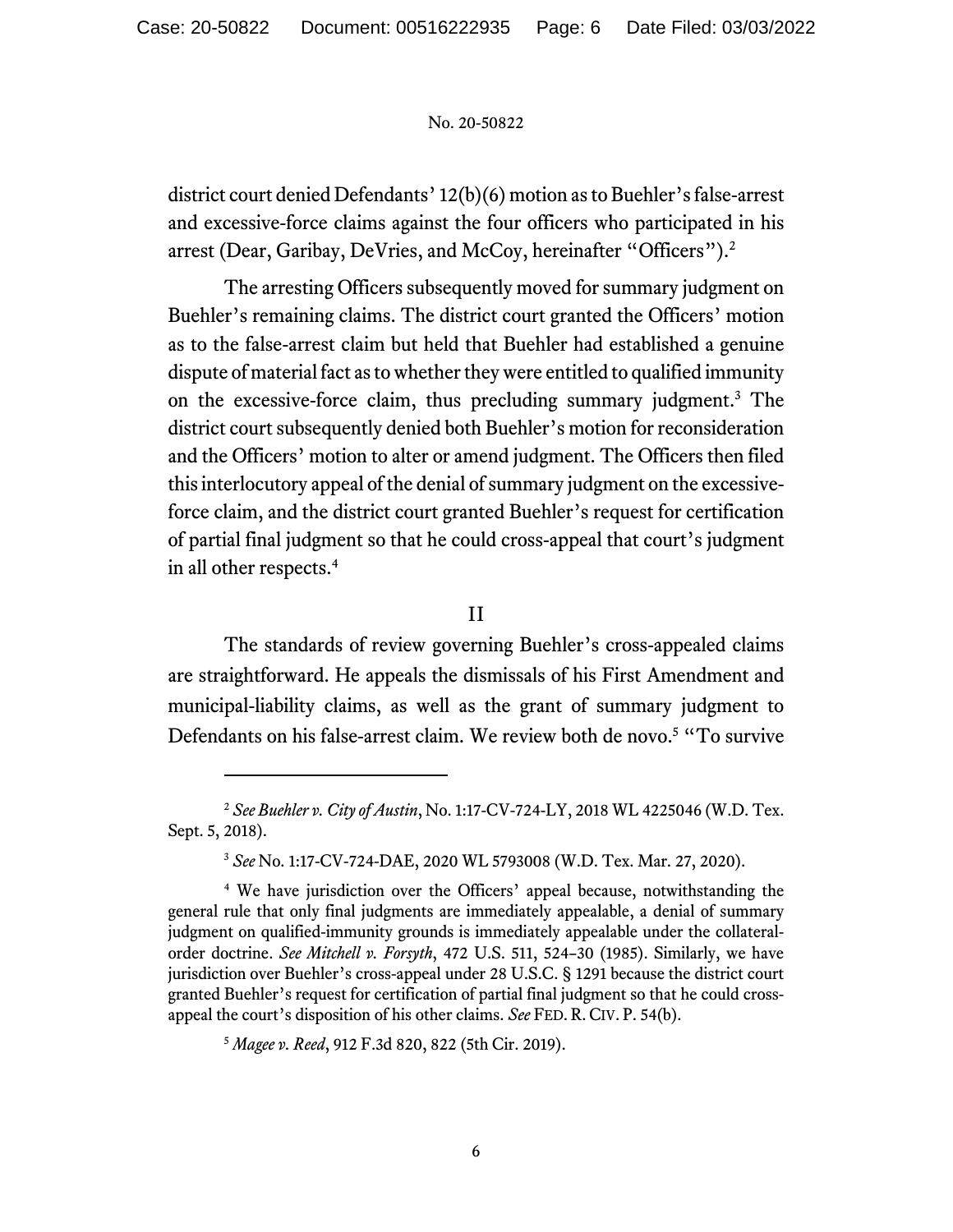a  $[12(b)(6)]$  motion to dismiss, a complaint must contain sufficient factual matter, accepted as true, to state a claim to relief that is plausible on its face."<sup>6</sup> And a motion for summary judgment should be granted if "there is no genuine dispute as to any material fact and the movant is entitled to a judgment as a matter of law."<sup>7</sup>

A different standard, however, governs the Officers' interlocutory appeal. On interlocutory appeal from an order denying qualified immunity, we review de novo the district court's legal determinations as to the materiality of factual disputes, but lack jurisdiction to review its determinations that factual disputes are "genuine."8 The distinction between permissible "materiality" review and impermissible "genuineness" review can be hazy in practice, but in this case, the parties agree that the facts are not in question. The issue presented by the Officers' interlocutory appeal is simply "whether the district court erred in assessing the legal significance of the conduct that the district court deemed sufficiently supported for purposes of summary judgment."9

It is also noteworthy for purposes of appellate review that the record here includes extensive video evidence of Buehler's arrest and the events leading up to it from several different angles. "Although we review evidence in the light most favorable to the nonmoving party" on appeal from a district court's disposition of a summary-judgment motion, "we assign greater weight, even at the summary judgment stage, to the facts evident from video

<sup>6</sup> *Id.* (quoting *Edionwe v. Bailey*, 860 F.3d 287, 291 (5th Cir. 2017)).

 $7$  FED. R. CIV. P. 56(a).

<sup>8</sup> *Trent v. Wade*, 776 F.3d 368, 376 (5th Cir. 2015).

<sup>9</sup> *Kinney v. Weaver*, 367 F.3d 337, 348 (5th Cir. 2004).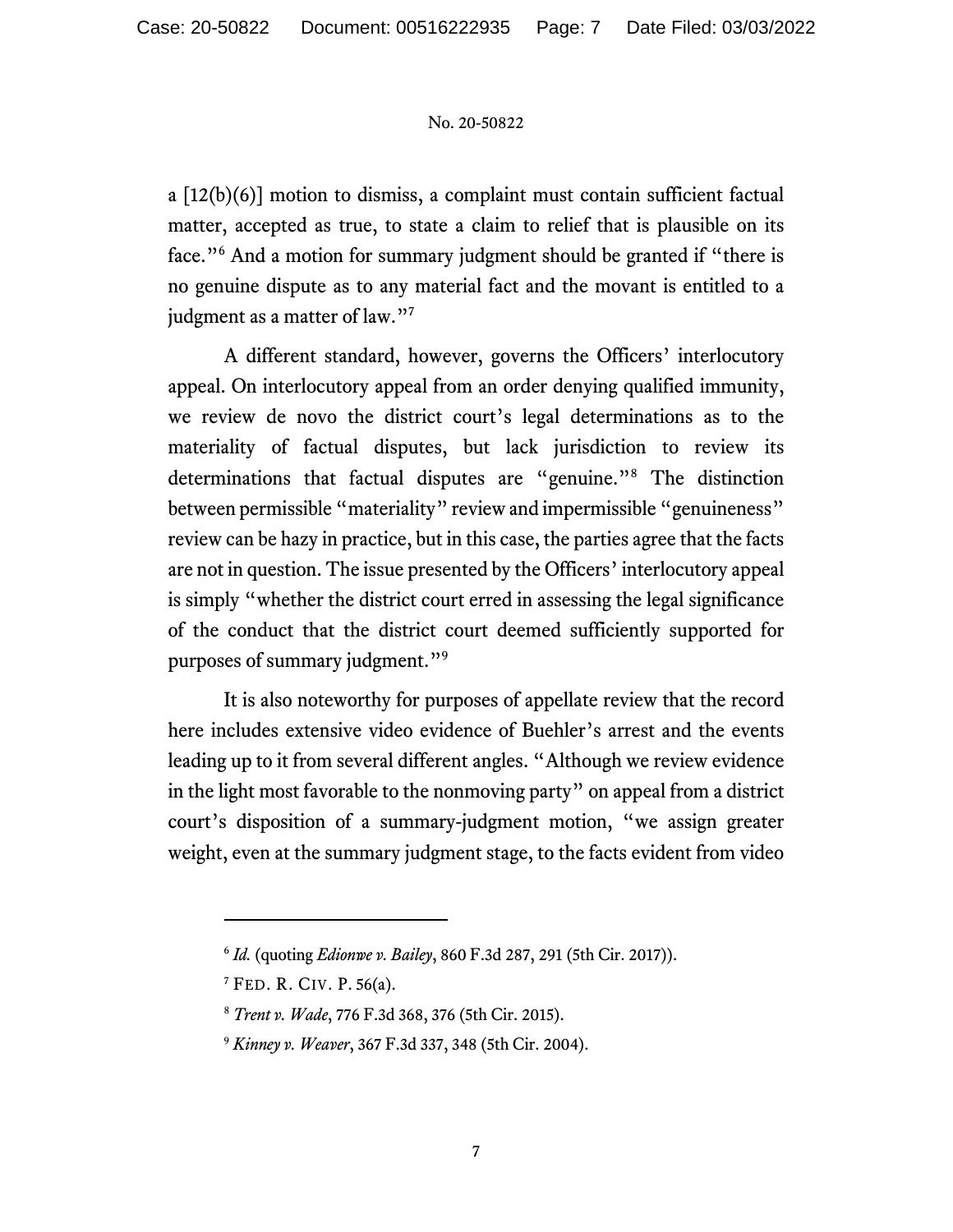recordings taken at the scene."<sup>10</sup> "[W]e are not required to accept factual allegations that are 'blatantly contradicted'" by such evidence.<sup>11</sup> Instead, we "view $\lceil \cdot \rceil$  the facts in the light depicted by the videotape."<sup>12</sup>

A

We begin by considering the question presented by the Officers' interlocutory appeal—namely, whether Dear, Garibay, DeVries, and McCoy (the four APD officers involved in Buehler's arrest) were entitled to summary judgment on his excessive-force claim. The Officers moved for summary judgment on the ground that their use of force in arresting Buehler did not violate the Fourth Amendment or, in the alternative, that they were at least entitled to qualified immunity on this issue. The district court denied the motion, finding that genuine disputes of material fact existed as to whether the Officers had used excessive force or were protected by qualified immunity. As we explain below, we disagree.<sup>13</sup>

<sup>12</sup> *Id.* (quoting *Scott*, 550 U.S. at 381).

<sup>13</sup> The district court, after "f[inding] that there is a genuine issue of material fact as to whether" the Officers' use of force violated the Fourth Amendment, concluded that it "need not conduct a full analysis as to whether the right was clearly established or not." *Buehler v. Dear*, 2020 WL 5793008, at \*11 n.5 (W.D. Tex. Mar. 27, 2020). We agree with the Officers that this is an incorrect statement of the law. "To deny qualified immunity at the summary judgment stage, [a] district court must answer 'yes' to *two* questions." *McDonald v. McClelland*, 779 F. App'x 222, 225 (5th Cir. 2019) (per curiam). If the court finds that "the alleged conduct amounts to a constitutional violation," then it must also determine "whether the right was clearly established at the time of the conduct." *Lytle v. Bexar Cnty.* 560 F.3d 404, 410 (5th Cir. 2009). Here, since the district court's opinion erroneously skipped the second inquiry, we perhaps could remand for the district court to consider the clearly-established-law question in the first instance. That was how we disposed of a case involving an interlocutory appeal of a denial of summary judgment where

<sup>10</sup> *Carnaby v. City of Houston*, 636 F.3d 183, 187 (5th Cir. 2011).

<sup>11</sup> *Tucker v. City of Shreveport*, 998 F.3d 165, 170 (5th Cir. 2021) (quoting *Scott v. Harris*, 550 U.S. 372, 380 (2007)).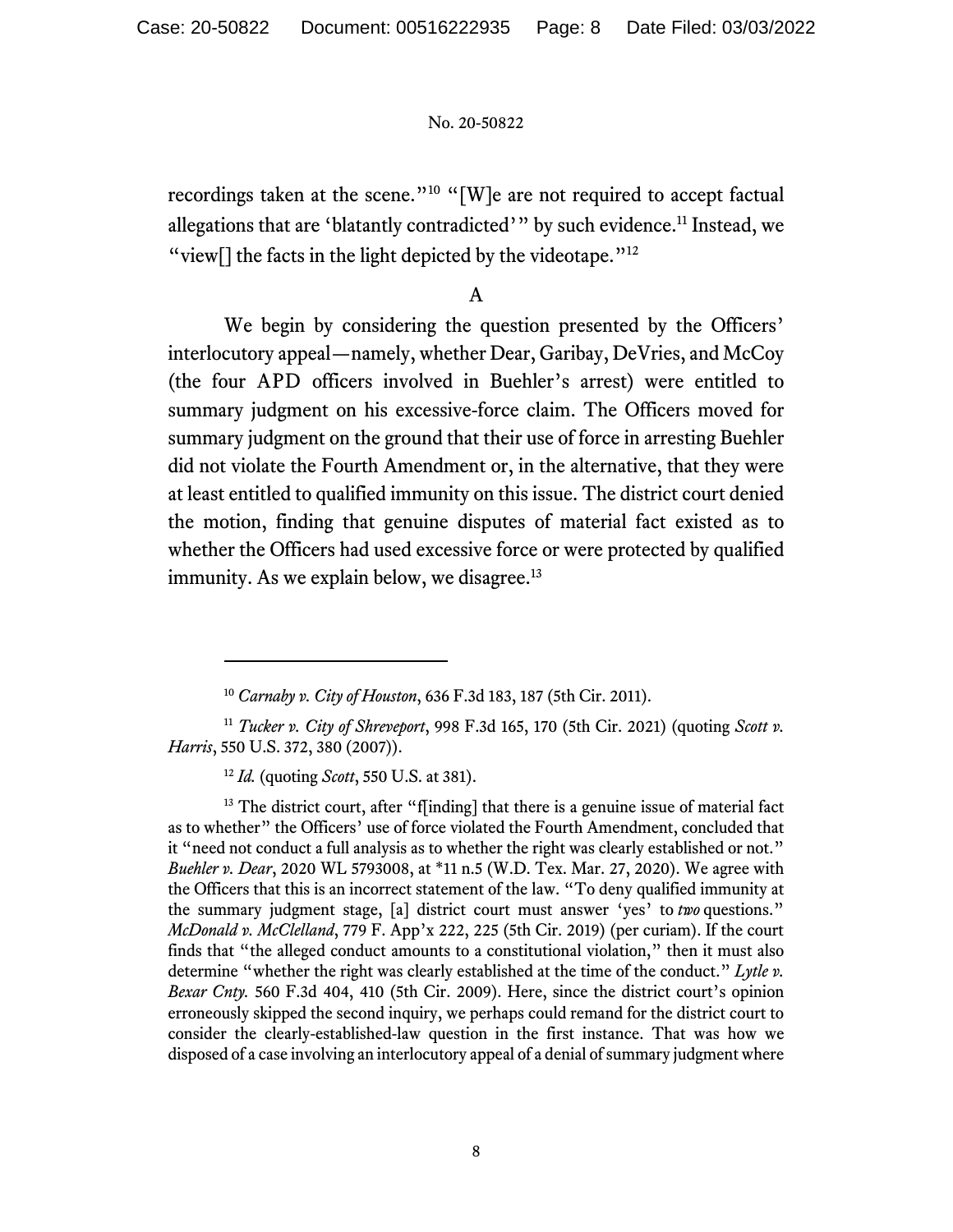*Governing Law.* The Fourth Amendment prohibits police from using more force than is reasonably necessary to effect an arrest.<sup>14</sup> As one American court admonished 180 years ago, "[a] person having authority to arrest another must do it peaceably, and with as little violence as the case will admit of. . . . [I]f resisted he may use force sufficient to effect his purpose; but if no resistance be offered or attempt at escape, he has no right rudely and with violence, to seize and collar his prisoner."15 Nevertheless, it is hornbook law that "the right to make an arrest . . . necessarily carries with it the right to use some degree of physical coercion or threat thereof to effect it."<sup>16</sup>

A plaintiff arguing that a public official has used excessive force in violation of the Fourth Amendment thus "must show: (1) injury, (2) which resulted directly and only from a use of force that was clearly excessive, and

the district court erroneously "failed to address [the second] half of the qualified-immunity inquiry." *McDonald*, 779 F. App'x at 225.

In this case, however, we believe that remand is unnecessary. After the Officers pointed out the district court's mistake of law in their motion to alter or amend judgment, the district court addressed the second step of the qualified-immunity analysis in its order denying that motion. And the Officers have appealed both the original denial of summary judgment *and* its denial of their motion to alter or amend judgment. We "generally review[s] a decision on [such] a motion to . . . for abuse of discretion," except "[t]o the extent" that the decision was based on "a question of law," in which case "the standard of review is *de novo*." *Pioneer Nat. Res. USA, Inc. v. Paper, Allied Indus., Chem. & Energy Workers Int'l Union Loc. 4-487*, 328 F.3d 818, 820 (5th Cir. 2003). Here, the district court apparently denied the Officers' motion to alter or amend judgment on the purely legal ground that the unconstitutional conduct in which they allegedly engaged violated clearly established law. We therefore are satisfied that both steps of the qualified-immunity inquiry are properly presented for our de novo review.

<sup>14</sup> *Joseph v. Bartlett*, 981 F.3d 319, 332 (5th Cir. 2020).

<sup>15</sup> *State v. Mahon*, 3 Del. 568, 569 (1842); *accord Golden v. State*, 1 S.C. 292, 302 (1870).

<sup>16</sup> *Graham v. Connor*, 490 U.S. 386, 396 (1989); *see also Fulton v. Staats*, 41 N.Y. 498, 499 (1869) (Officers may "use as much force as [i]s necessary to make the arrest.").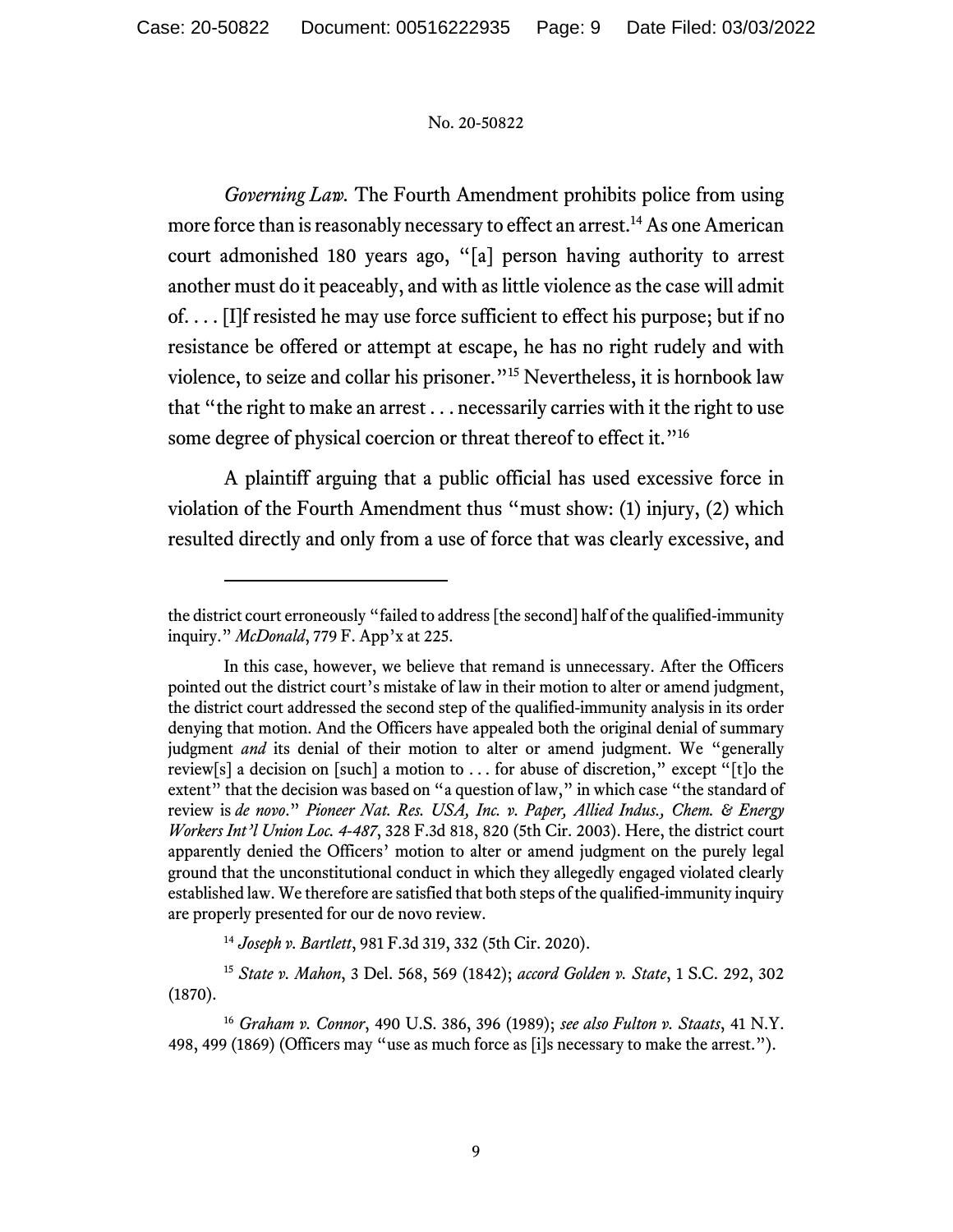(3) the excessiveness of which was clearly unreasonable."<sup>17</sup> "The test of reasonableness under the Fourth Amendment is not capable of . . . mechanical application,'" but instead "requires careful attention" to each case's facts.18 Among the "considerations that inform the need for force: [are] (1) the severity of the crime at issue, (2) whether the suspect posed an immediate threat to the safety of officers or others, and (3) whether the suspect was actively resisting . . . or attempting to evade arrest."<sup>19</sup> Still, at the end of the day, the touchstone of our inquiry is simply the reasonableness of the force employed. "To be reasonable is not to be perfect, and so the Fourth Amendment allows for some mistakes on the part of . . . officials, giving them "'fair leeway for enforcing the law in the community's protection.'"<sup>20</sup> "'Not every push or shove, even if it may later seem unnecessary in the peace of a judge's chambers,' violates the Fourth Amendment."<sup>21</sup>

In addition, even if the Officers violated the Fourth Amendment, Buehler's claims against them cannot proceed unless he overcomes qualified immunity, which shields officials performing discretionary functions from "liability for civil damages insofar as their conduct does not violate clearly established . . . constitutional rights of which a reasonable person would have known."22 The plaintiff has the burden of showing that the unlawfulness of

<sup>17</sup> *Tarver v. City of Edna*, 410 F.3d 745, 751 (5th Cir. 2005).

<sup>18</sup> *Graham*, 490 U.S. at 396 (quoting *Bell v. Wolfish,* 441 U.S. 520, 559 (1979)).

<sup>19</sup> *Joseph v. Bartlett*, 981 F.3d 319, 332 (5th Cir. 2020).

<sup>20</sup> *Heien v. North Carolina*, 574 U.S. 54, 60–61 (2014) (quoting *Brinegar v. United States,* 338 U.S. 160, 176 (1949)).

<sup>21</sup> *Graham*, 490 U.S. at 396–97 (quoting *Johnson v. Glick*, 481 F.2d 1028, 1033 (2d Cir. 1973)).

<sup>22</sup> *Harlow v. Fitzgerald*, 457 U.S. 800, 818 (1982).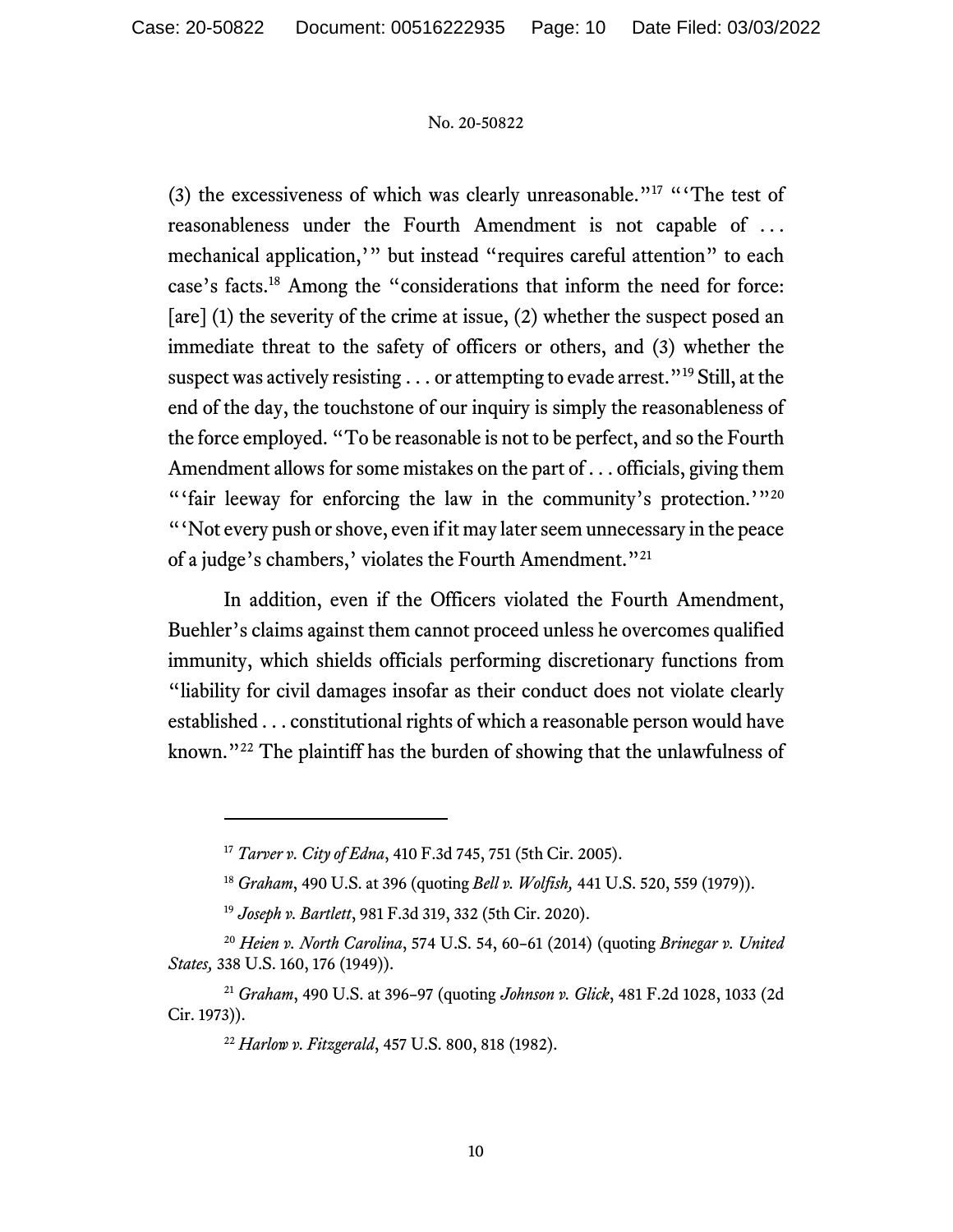the defendant's conduct was clearly established at the time it occurred.<sup>23</sup> Although the plaintiff need not identify "a case *directly* on point" in order to make such a showing, he or she must point to "authority at a sufficiently high level of specificity to put a reasonable official on notice that his conduct is definitively unlawful."<sup>24</sup> "[T]he qualified immunity analysis in an excessive force case" such as this one "involves two distinct reasonableness inquiries. One is whether the officer's use of force was objectively reasonable in light of Fourth Amendment standards. The other is whether the right was clearly established such that a reasonable officer would know that the particular level of force used was excessive."<sup>25</sup>

The Supreme Court formerly "mandated a two-step sequence" for resolving qualified immunity claims: "First, a court [had to] decide whether the facts . . . alleged . . . make out a violation of a constitutional right. Second, if the plaintiff . . . satisfied this first step, the court [had to] decide whether the right at issue was 'clearly established' at the time of defendant's alleged misconduct."26 Today, however, "[c]ourts of appeal are free to decide which of the two prongs of the qualified immunity analysis to address first."<sup>27</sup> Moreover, although we now may also "leapfrog" the first prong and resolve cases solely on the basis that defendants' conduct—even if unlawful—did not violate clearly established law, "we think it better to address both steps in order to provide clarity and guidance for officers and courts."<sup>28</sup>

<sup>24</sup> *Id.* 

<sup>23</sup> *Vincent v. City of Sulphur*, 805 F.3d 543, 547 (5th Cir. 2015).

<sup>25</sup> *Hogan v. Cunningham*, 722 F.3d 725, 735 (5th Cir. 2013).

<sup>26</sup> *Pearson v. Callahan*, 555 U.S. 223, 232 (2009).

<sup>27</sup> *Cass v. City of Abilene*, 814 F.3d 721, 728 (5th Cir. 2016) (per curiam).

<sup>28</sup> *Joseph v. Bartlett*, 981 F.3d 319, 331 (5th Cir. 2020).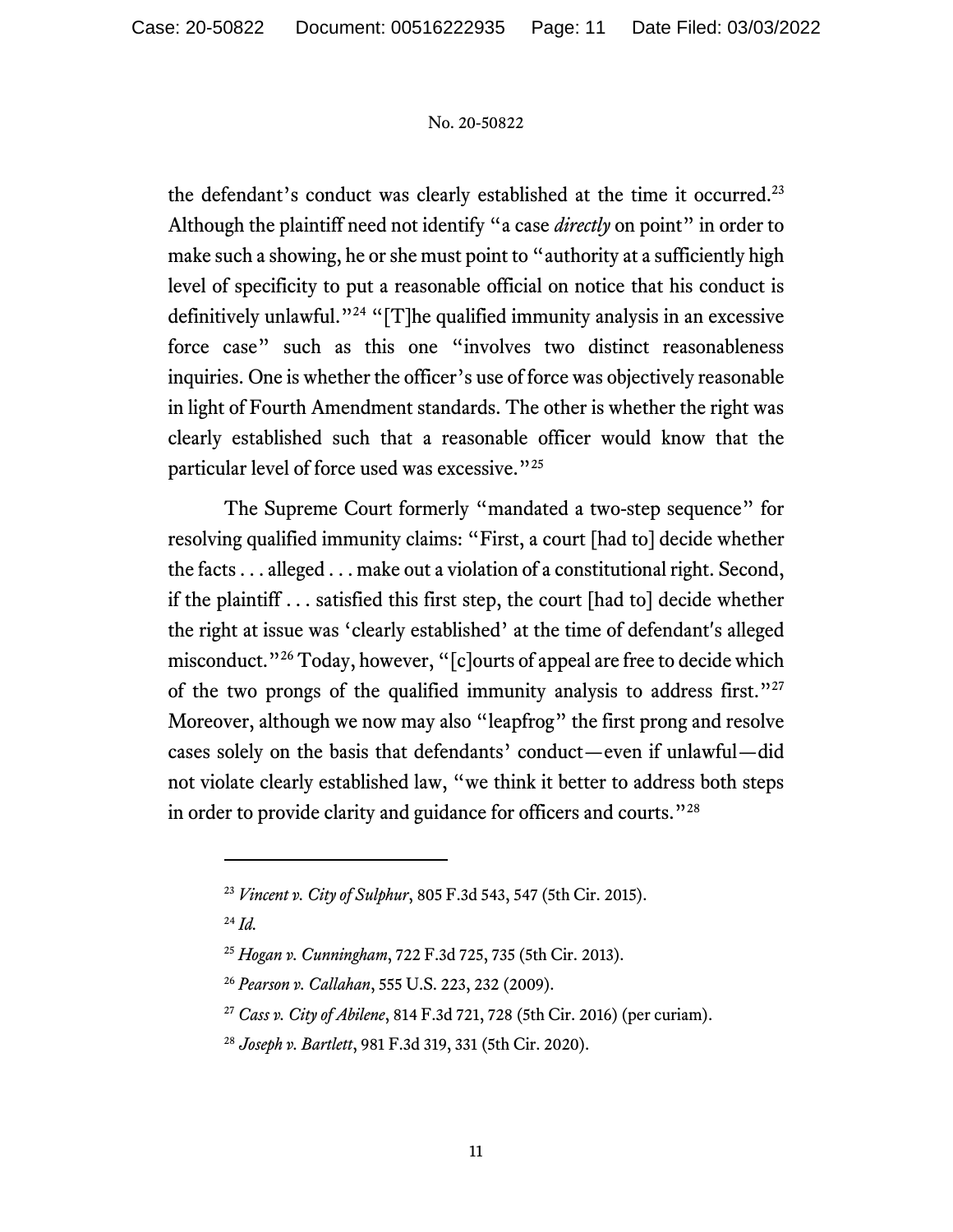\* \* \*

*Application.* The Officers first argue that Buehler's excessive-force theory fails as a matter of law because his injuries were too minor. It is true that, "[t]o state a claim for excessive use of force, the plaintiff's asserted injury must be more than *de minimis*."29 We have tossed out an excessiveforce allegation where, for example, "the most substantial injury claimed by [the arrestee] [wa]s that she suffered bruising on her wrists and arms because the handcuffs were applied too tightly," reasoning that "minor, incidental injuries that occur in connection with the use of handcuffs to effectuate an arrest do not give rise to a constitutional claim for excessive force."30

Nevertheless, the injury requirement is a sliding scale, not a hard cutoff. "[T]he amount of injury necessary to satisfy [the] requirement of 'some injury' ... is directly related to the amount of force that is constitutionally permissible under the circumstances."31 "[A]s long as a plaintiff has suffered some injury, even relatively insignificant injuries and purely psychological injuries will prove cognizable when resulting from an officer's unreasonably excessive force."32 Here, Buehler suffered abrasions to his face, as well as bruises on his tricep and head, as a result of the arrest. He also alleges that the incident caused him mental trauma. We therefore conclude that Buehler's injuries, while minor, are not so minor that his excessive-force claim necessarily fails as a matter of law.

<sup>29</sup> *Freeman v. Gore*, 483 F.3d 404, 416 (5th Cir. 2007).

<sup>30</sup> *Id.* at 417.

<sup>31</sup> *Ikerd v. Blair*, 101 F.3d 430, 434–35 (5th Cir. 1996).

<sup>32</sup> *Alexander v. City of Round Rock*, 854 F.3d 298, 309 (5th Cir. 2017) (quoting *Brown v. Lynch*, 524 F. App'x 69, 79 (5th Cir. 2013)).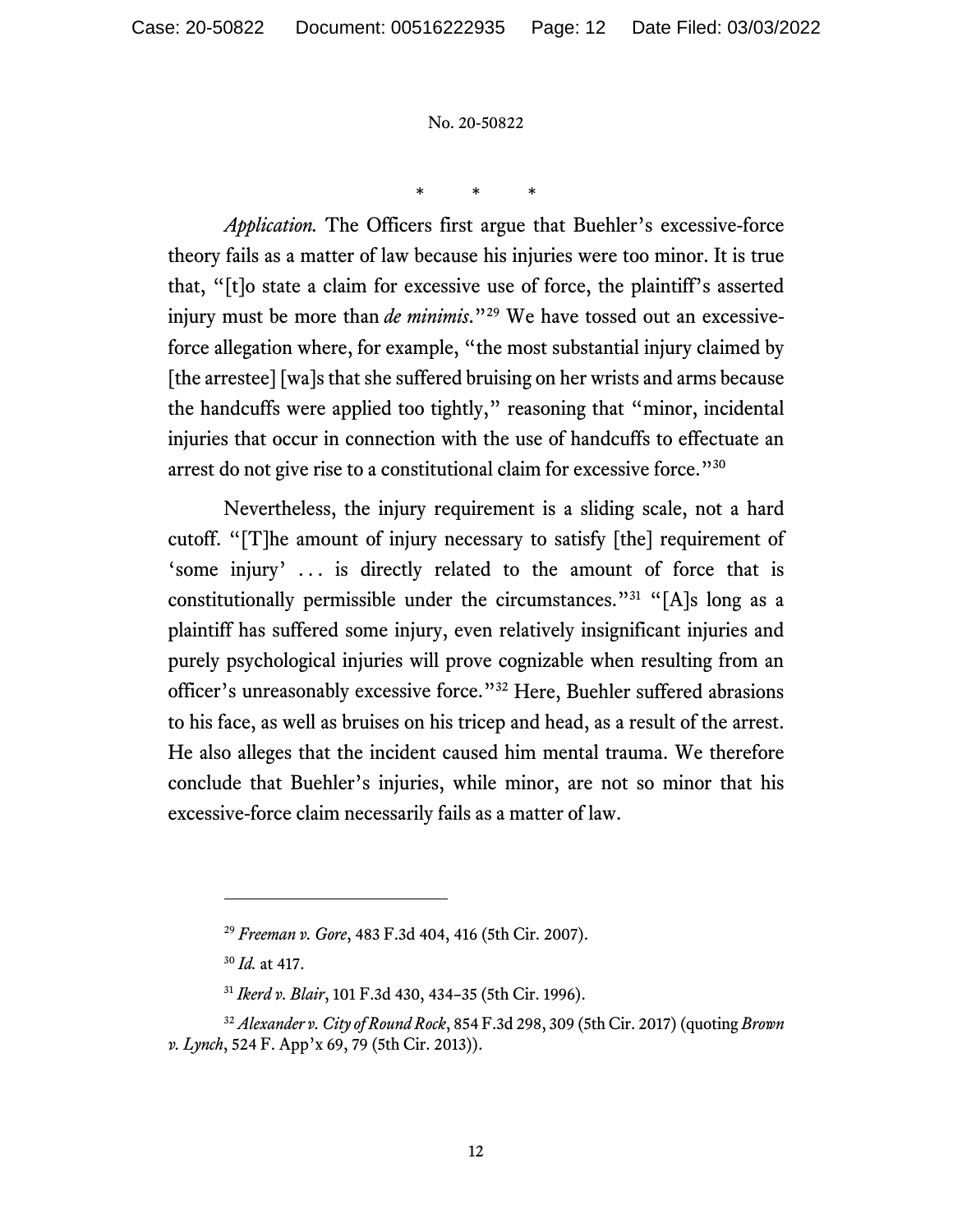Still, a reviewing court "should . . . consider the seriousness of the alleged injuries in determining whether the officer's conduct was objectively reasonable."33 The district court determined that Buehler had produced enough evidence that "a reasonable jury could conclude that [he] had suffered an injury as a result of his arrest."34 As for the *extent* of the alleged bruises, abrasions, and mental pain, the district court remarked only that Buehler's "injuries appear relatively minor" and "are the type that the Fifth Circuit has held to be *de minimis*."35 We agree. By consulting the largely undisputed evidence in the record that relates to this issue, $36$  we conclude that Buehler's injuries are properly characterized as "minor" for purposes of excessive-force analysis. Photographs taken of Buehler's face immediately after the incident reveal that any lacerations he suffered were so minor as to be essentially invisible. The security camera footage of Buehler's booking at the Travis County Jail show him moving around comfortably with no signs of physical injury or mental distress. What is more, Buehler admitted in his deposition that he did not physically suffer "anything beyond . . . bruising and pain," for which he did not seek medical attention while in jail or the day he was released (and apparently was never prescribed any treatment except "self-care" and "ibuprofen or something"). The limited extent of Buehler's injuries tends to support the Officers' argument that they acted reasonably.

<sup>33</sup> *Harper v. Harris Cty.*, 21 F.3d 597, 601 (5th Cir. 1994); *accord Deville v. Marcantel*, 567 F.3d 156, 168 (5th Cir. 2009).

<sup>34 2020</sup> WL 5793008, at \*9.

<sup>35</sup> *Id.* 

<sup>&</sup>lt;sup>36</sup> "[W]here a district court does not set out the factual basis underlying its legal determinations related to a claim of qualified immunity, the court of appeals"—even in an interlocutory appeal such as this one—may "review the record to determine what facts the district court assumed." *Beltran v. City of El Paso*, 367 F.3d 299, 302 (5th Cir. 2004).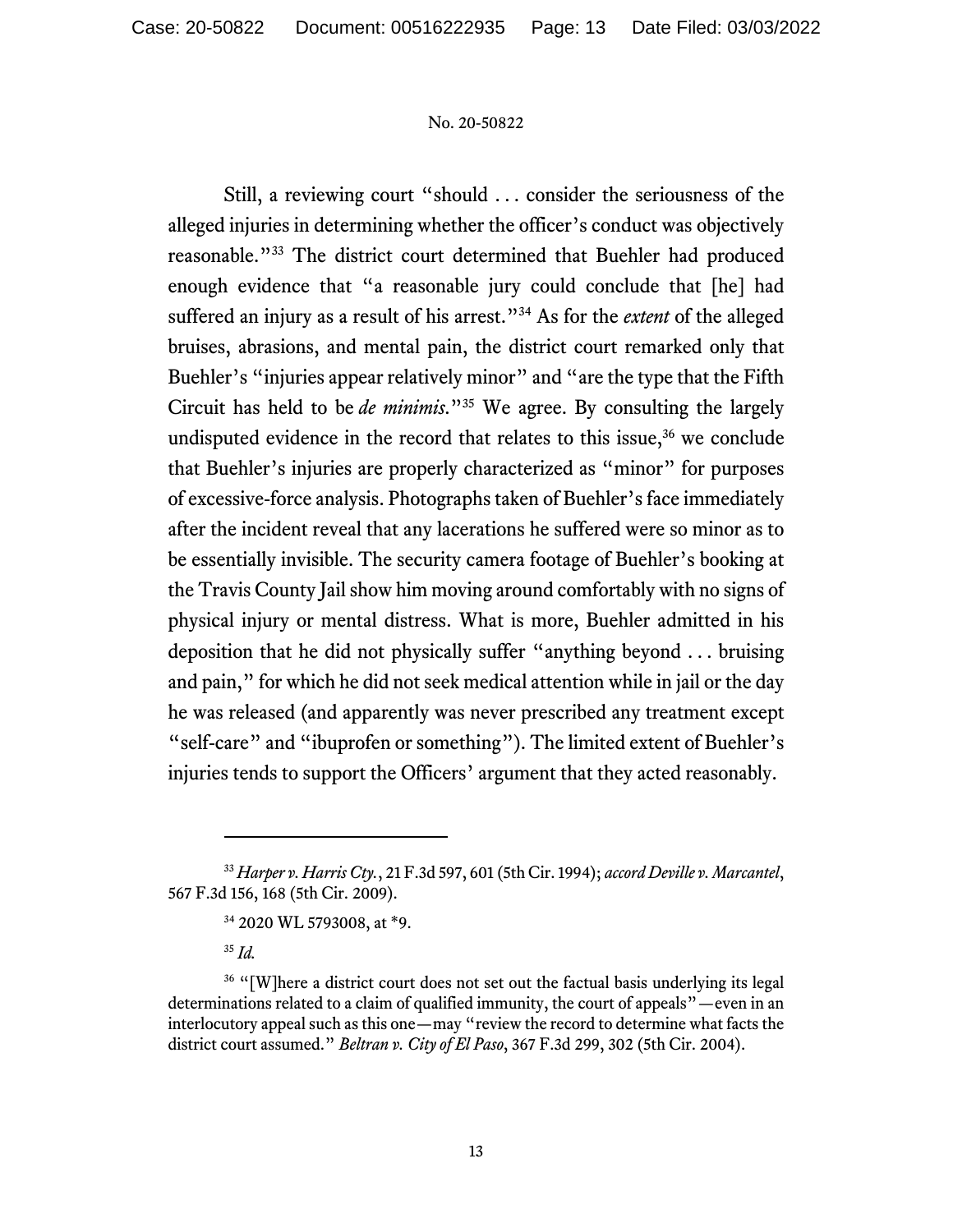Moreover, we believe Buehler's self-reported mental suffering is entitled to relatively little weight in our Fourth Amendment reasonableness analysis, given that we have noted in another case that "any non-physical injury [the plaintiff-arrestee] may have suffered due to the time spent handcuffed lasted at most 20 seconds and was therefore *de minimis*," and thus supported the ultimate conclusion that the arresting officer's use of force in that case did not violate the Fourth Amendment.<sup>37</sup> That reasoning applies with almost as much force here, as Buehler spent fewer than 45 seconds on the ground while the Officers handcuffed him. Indeed, we have rejected similar attempts by excessive-force plaintiffs to parlay their minimal injuries into more serious ones by tacking on allegations of psychological suffering.<sup>38</sup>

The Officers and Buehler further dispute whether interfering with officers' public duties is a "severe" offense.39 But we have already spoken to this issue in a precedential case—holding that, for excessive-force analysis purposes, "interference with public duties" under Texas law is "a minor offense."40 This consideration favors Buehler's position for purposes of the Fourth Amendment reasonableness inquiry.

<sup>37</sup> *Johnson v. Hollins*, 716 F. App'x 248, 254 (5th Cir. 2017).

<sup>38</sup> *See Tarver*, 410 F.3d at 752; *Mesa v. Prejean*, 543 F.3d 264, 272–73 (5th Cir. 2008); *Brooks v. City of W. Point*, 639 F. App'x 986, 990 (5th Cir. 2016).

<sup>&</sup>lt;sup>39</sup> Buehler also attempts to bolster his excessive force-claim by arguing that "no crime [was] taking place" when he was arrested. This argument fails to appreciate that excessive-force and false-arrest claims are "separate and distinct," such that an "excessive force claim" must be "analyze[d] ... without regard to whether the arrest itself was justified." *Freeman v. Gore*, 483 F.3d 404, 417 (5th Cir. 2007).

<sup>40</sup> *Westfall v. Luna*, 903 F.3d 534, 547 (5th Cir. 2018).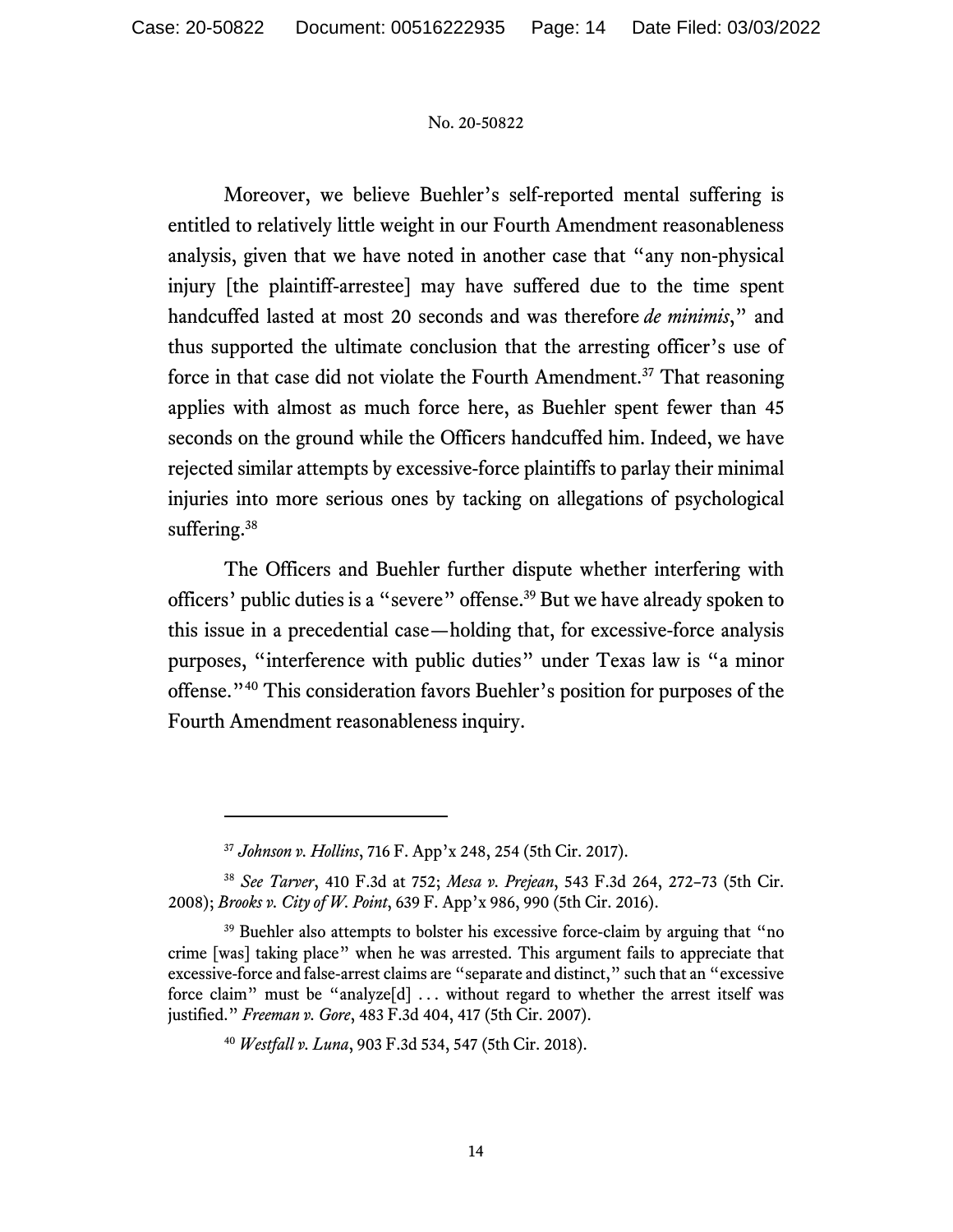The Officers and Buehler also disagree as to whether Buehler's actions can be characterized as resisting arrest. According to Garibay's affidavit, when Dear told Buehler to turn around and that he was under arrest, Buehler "turned around" and began "walking away." Buehler, on the other hand, asserts that he was merely turning around in preparation for his arrest, in accordance with Dear's orders. Footage of the incident, consistent with Garibay's description, depicts Buehler taking several steps backwards away from officers immediately after Dear tells Buehler to turn around and informs him that he is under arrest. Buehler turns his back on the Officers and begins to walk away. Based on the video evidence, we conclude that, at the very least, the Officers could reasonably have believed that Buehler was turning to walk away rather than complying with their orders. We "must measure the force used under the facts as a reasonable officer *would perceive them*, not necessarily against the historical facts.<sup>"41</sup> And we have acknowledged that, as the Officers in this case duly point out, a "suspect [who] ... back[s] away from the arresting officers" is "actively resist[ing] arrest"—albeit mildly.42

The Officers further contend that when Garibay grabbed Buehler's wrists from behind in an effort to restrain him, Buehler lurched forward in an attempt to get away—a maneuver the Officers characterize as another form of resistance by Buehler. Again, the street-level video tends to support this account. And "[t]he great weight of Texas authority indicates that pulling out of an officer's grasp is sufficient to constitute resisting arrest" for

<sup>41</sup> *Griggs v. Brewer*, 841 F.3d 308, 313 (5th Cir. 2016).

<sup>42</sup> *Cadena v. Ray*, 728 F. App'x 293, 296 (5th Cir. 2018) (per curiam) (cleaned up) (quoting *Poole v. City of Shreveport*, 691 F.3d 624, 629 (5th Cir. 2012)).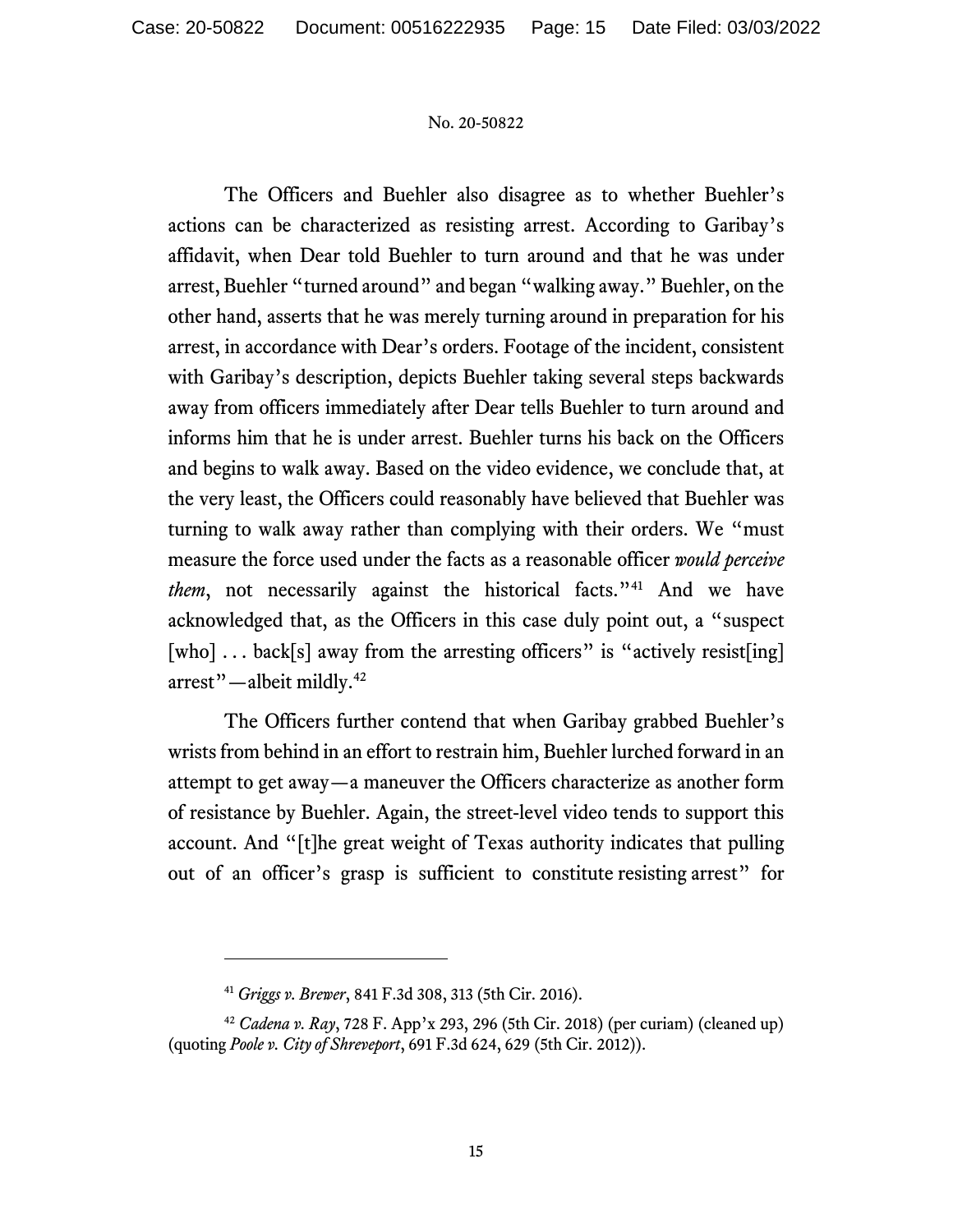purposes of Texas Penal Code  $\S 38.03(a)^{43}$ —and, it stands to reason, for purposes of excessive-force analysis. While the HALO footage tends to suggest (and the district court apparently believed<sup>44</sup>) that Buehler's jerking motion was probably an attempt to hand off his recording device, the Officers likely thought at the time that Buehler's sudden motion was an effort to break free of Garibay's grasp. And once again, the "'reasonableness' of a particular use of force must be judged from the perspective of a reasonable officer on the scene, rather than with the  $20/20$  vision of hindsight."<sup>45</sup>

Finally, yet another consideration bearing upon the reasonableness of an arresting officer's use of force is whether "it involved 'measured and ascending responses' to a [suspect's] noncompliance."46 We held in one case, for instance, that arresting officers' use of force to subdue a suspect did not violate the Fourth Amendment, emphasizing that "the Officers spoke calmly to [the suspect] for several minutes despite his attempt to interfere with his wife's arrest and his erratic behavior throughout the interaction. Furthermore, [the suspect] not only disobeyed the Officers' order to submit to arrest, he had disobeyed their prior order to leave the [hotel] lobby" where

<sup>43</sup> *Ramirez v. Martinez*, 716 F.3d 369, 376 (5th Cir. 2013).

<sup>&</sup>lt;sup>44</sup> The district court described the relevant chain of events as follows: "The video footage shows [the Officers] each physically restraining Plaintiff mere moments after Dear instructed Plaintiff to turn around and stated to Plaintiff that he was under arrest. Plaintiff turned around and took maybe a step or two away from Dear, yet certainly does not appear to be resisting or evading arrest. He appears to be mostly focused on passing his camera to someone else." 2020 WL 5793008, at \*11. We do not take issue with the district court's literal description of the events depicted in the video; rather, we disagree with the district court's "assess[ment] [of] the legal significance" of those events. *Kinney*, 367 F.3d at 348.

<sup>45</sup> *Graham v. Connor*, 490 U.S. 386, 396–97 (1989).

<sup>46</sup> *Poole*, 691 F.3d at 629 (quoting *Galvan v. City of San Antonio,* 435 F. App'x 309, 311 (5th Cir. 2010) (per curiam) (unpublished)).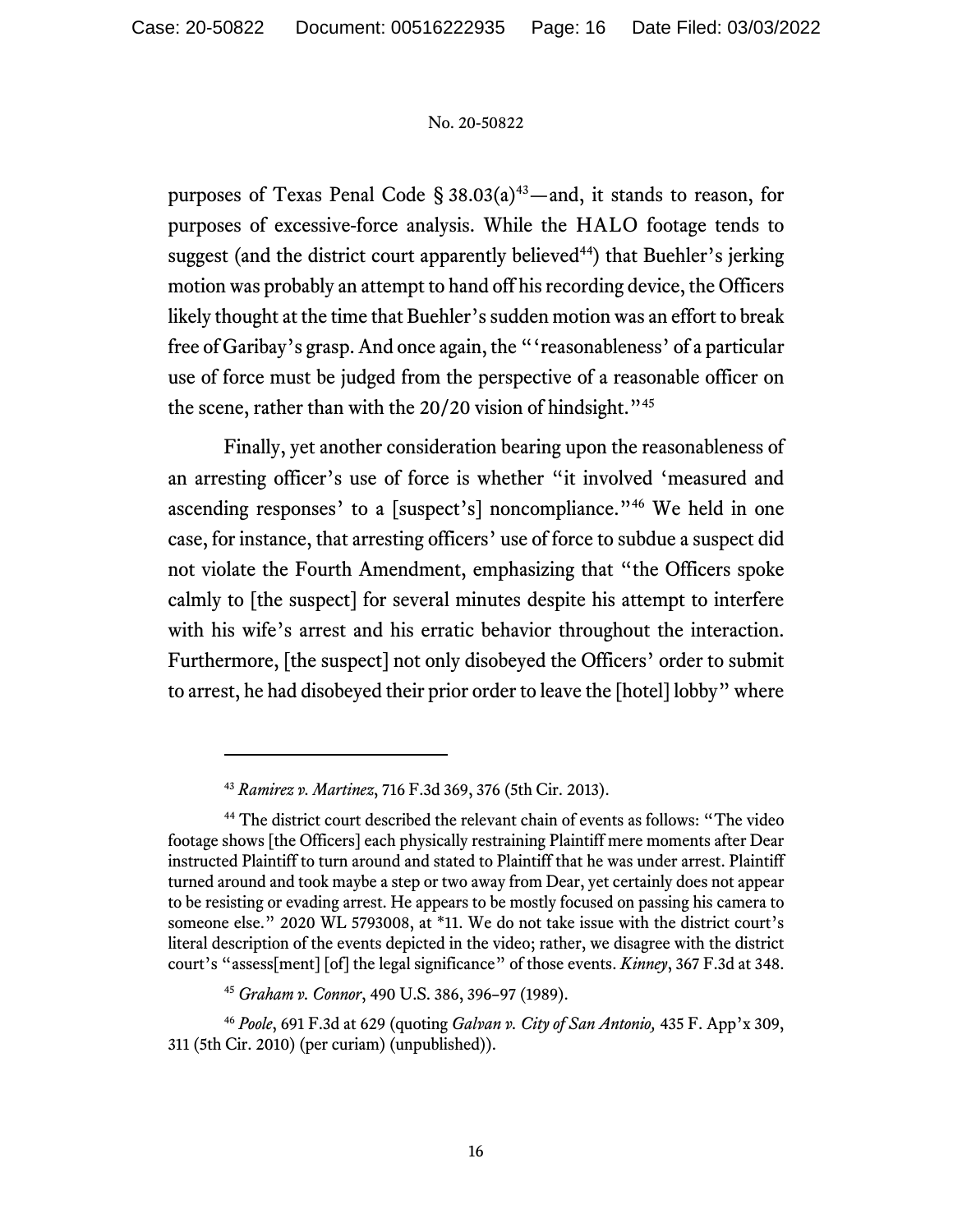these events were taking place.<sup>47</sup> This reasoning lends support to the Officers' position in this case. While Buehler's conduct leading to his arrest was perhaps not as "erratic," he relentlessly followed around officers for hours, disobeying their repeated and unambiguous commands that he step back at least arm's length away so as not to block the Officers' field of vision. We believe their conduct in dealing with Buehler can accurately be described as "measured and ascending."

Based on these considerations, we are quite certain at the outset that at least Officer McCoy is entitled to summary judgment on the excessiveforce claim. Where such claims are brought against multiple officers in connection with a single arrest, a reviewing court of course "must analyze the officers' actions separately."48 And in our view, it is beyond reasonable debate that McCoy did not violate the Fourth Amendment, let alone "clearly established" Fourth Amendment caselaw. She explains in her affidavit that, consistent with what footage of the arrest appears to show, she merely placed her knee on Buehler's legs to hold them still while he was handcuffed, (or, in his words, "grabbed one of my legs") and, as he admits, did not "cause [him] any injury."

Precedent confirms the commonsense notion that McCoy, in so doing, did not violate the Fourth Amendment. We held, in an arrestee's similar excessive-force suit against the two officers who arrested her, that the officer who threw her to the ground and injured her spine was not entitled to summary judgment, but the other officer (who restrained the arrestee once she was on the ground) *was* so entitled: "the reasonable cause of [the plaintiff's spinal] injury is [the first officer's] body-slam and not [the second

<sup>47</sup> *Cadena*, 728 F. App'x at 296.

<sup>48</sup> *Darden v. City of Fort Worth*, 880 F.3d 722, 731 (5th Cir. 2018).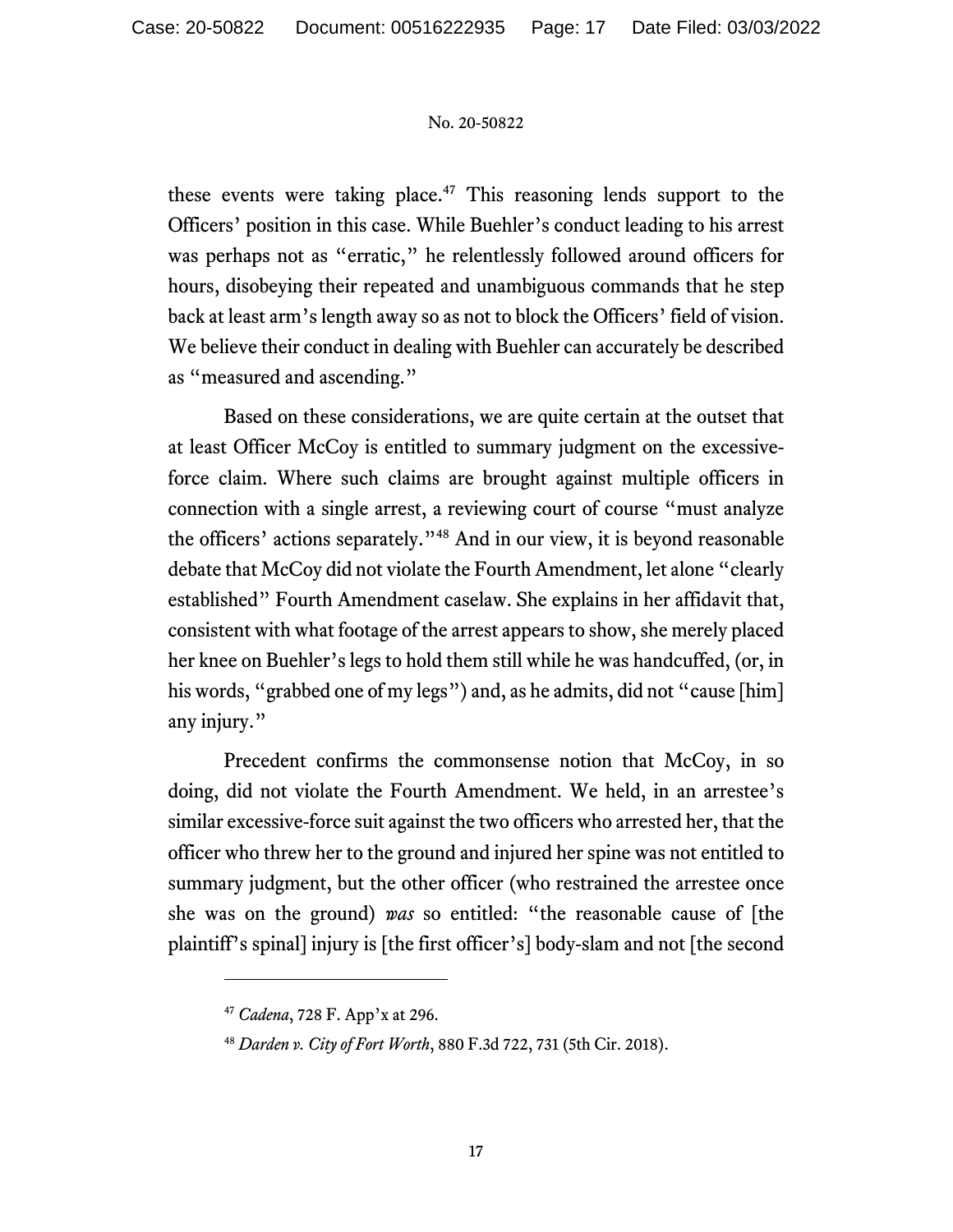officer's] assistance in holding [the plaintiff] on the ground. [The plaintiff's] other injuries, including the abrasions and bruises, bloody urine, and high blood pressure and heart rate, which may have been caused by [the second officer's] actions, are . . . *de minimis*."<sup>49</sup> So too with McCoy's actions here.<sup>50</sup>

As for the other three arresting Officers (Dear, Garibay, and DeVries), the excessive-force analysis is slightly closer. On the one hand, working in Buehler's favor is the fact he was not being arrested for a "serious" offense, nor did he pose an obvious danger to the Officers or to passersby. On the other hand, however, the Officers rightly point out that Buehler's conduct amounted to active resistance to arrest, that they used gradually ascending means of attempting to gain control of the situation before resorting to force, and that Buehler's injuries were extremely minor. We think the balance tips in the Officers' favor. Still, in an abundance of caution, we turn to caselaw for further guidance as to whether the Officers' use of force was reasonable. On that score, Buehler directs our attention to several of our decisions that supposedly clearly establish that the use of force in this case violated the Fourth Amendment. We examine each in turn.

First, Buehler cites a case where we held that "a reasonable jury could find that [an arrestee's] pulling his arms away from the officers, along with

<sup>49</sup> *Westfall v. Luna*, 903 F.3d 534, 549–50 (5th Cir. 2018).

<sup>50</sup> The district court, despite conceding "that it is a close[] call whether Plaintiff has an excessive force claim against McCoy, particularly considering here that he does not allege any injury to his knees or legs," reasoned that her "physical restraint . . . contributed to [Buehler's] overall injuries and certainly to his alleged psychological injuries." 2020 WL 5793008, at \*9. We do not know what led the district court to conclude that McCoy "contributed to [Buehler's] overall injuries," a finding that is contradicted by the evidence. But even if the district court's remark to that effect is a factual "genuineness" holding that we may not second-guess on interlocutory appeal, we are still confident based on the record that any "contribut[ion]" by McCoy to Buehler's injuries was *de minimis* as a matter of law.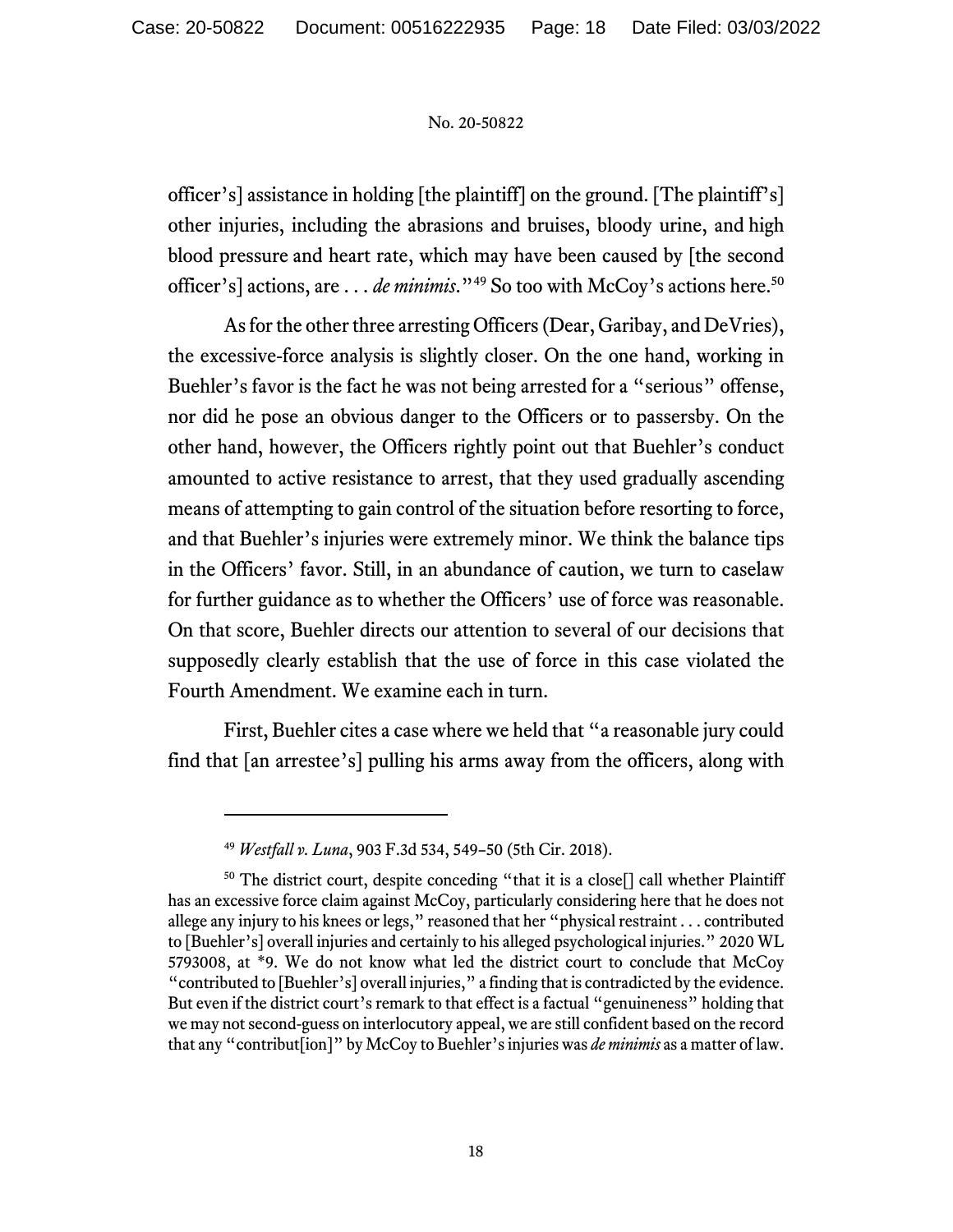the other circumstances of [his] arrest, did not justify the officers' decision to tackle [him] to the ground."51 The use of force in that case, however, was far more extreme than the force used against Buehler.<sup>52</sup> Buehler also cites a decision in which we held that an arresting officer violated the clearly established law governing excessive force when he "rushed towards [a suspect] and administered a blow to [his] upper back or neck," and then "took [the suspect] to the ground" to handcuff him, even though the suspect engaged in no "active resistance or an attempt to flee" during the whole encounter.53 The suspect visited the hospital later that day for treatment, where he was diagnosed with fairly serious injuries<sup>54</sup>—certainly more serious than those sustained by Buehler in this case. Buehler similarly points to a case where we held that arresting officers were not entitled to qualified immunity from the excessive-force claim of an arrestee who "suffered a broken shoulder as a result of being tackled" by the officers, "from whom he was not fleeing."55 Once again, however, a closer look at the facts reveals that the injuries sustained by this unfortunate suspect were orders of magnitude greater than those suffered by Buehler as a result of his arrest.<sup>56</sup>

54 He had suffered "contusions, acute strains, and bruised ribs" and "received two prescriptions for pain medication and a form releasing him from work for two days." *Id.* 

<sup>51</sup> *Trammell v. Fruge*, 868 F.3d 332, 342 (5th Cir. 2017).

 $52$  The force in that case included repeated strikes to the arrestee's arms, thighs, and ribs, and resulted in him suffering "'mildly displaced right L1, L2, and L3 transverse process fractures" that required him to "use[] a wheelchair while at home." *Id.* at 338.

<sup>53</sup> *Hanks v. Rogers*, 853 F.3d 738, 743, 746, 745 (5th Cir. 2017).

<sup>55</sup> *Goodson v. City of Corpus Christi*, 202 F.3d 730, 740 (5th Cir. 2000).

<sup>56</sup> The arrestee in that case "spent 8 days in the hospital, at a cost of almost \$32,000. He needed a plate and screws inserted into his shoulder," "missed a year of work," and was "likely [to] need his entire shoulder replaced in the future." *Id.* at 734.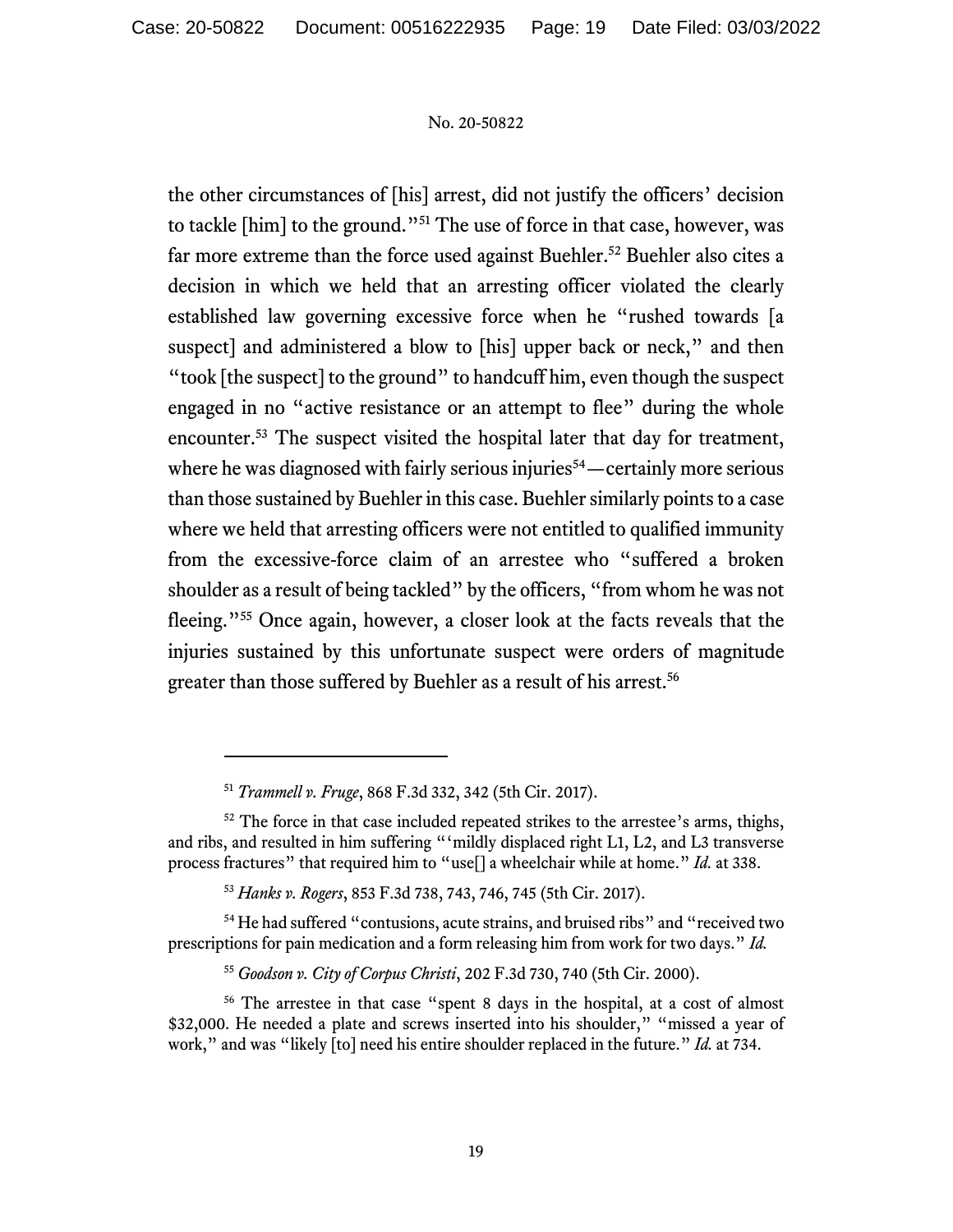In our view, the forced used in each of these cases was far more egregious than that used by the Officers in arresting Buehler—who actively resisted (albeit mildly) and whose injuries were far less severe. Since "[t]he extent of an injury is an element of an excessive force claim that must be clearly established in  $\dots$  the qualified immunity analysis,  $^{957}$  we disagree with Buehler that these decisions would have put the Officers on notice that the comparatively negligible injury suffered by Buehler during his arrest rendered the force used to carry out that arrest unconstitutional.

With that said, some of the cases Buehler cites involved facts closer to those here. First, he cites *Ramirez v. Martinez*, where we held that it "was objectively unreasonable" for "several officers [to] force[] [a misdemeanor arrestee] to the ground" and tase him twice (including once after he was already handcuffed), resulting in burns—particularly given the absence of "resistance on [the arrestee's] part," except for "pulling his arm out of [an officer's] grasp."58 Still, this was an appreciably more severe use of force than what was employed by the Officers who arrested Buehler (which did not involve a taser<sup>59</sup>); the arrestee in *Ramirez* alleged, and the Officer-Defendants in that case did not contest, that he "'sustained numerous injuries to his body, including, but not limited to, contusions and abrasions to his body, and burn marks from the taser probes.'"60 Further, our reasoning in *Ramirez*  focused on the fact that the forceful arrest measures in question were

<sup>57</sup> *Flores v. City of Palacios*, 381 F.3d 391, 400 n.7 (5th Cir. 2004).

<sup>58 716</sup> F.3d 369, 378 (5th Cir. 2013).

 $59$  This is a meaningful distinction. As we have observed in the past, the use of "a taser can cause death or serious injury." *Pena v. City of Rio Grande City*, 816 F. App'x 966, 972 n.8 (5th Cir. 2020).

<sup>60 716</sup> F.3d at 377.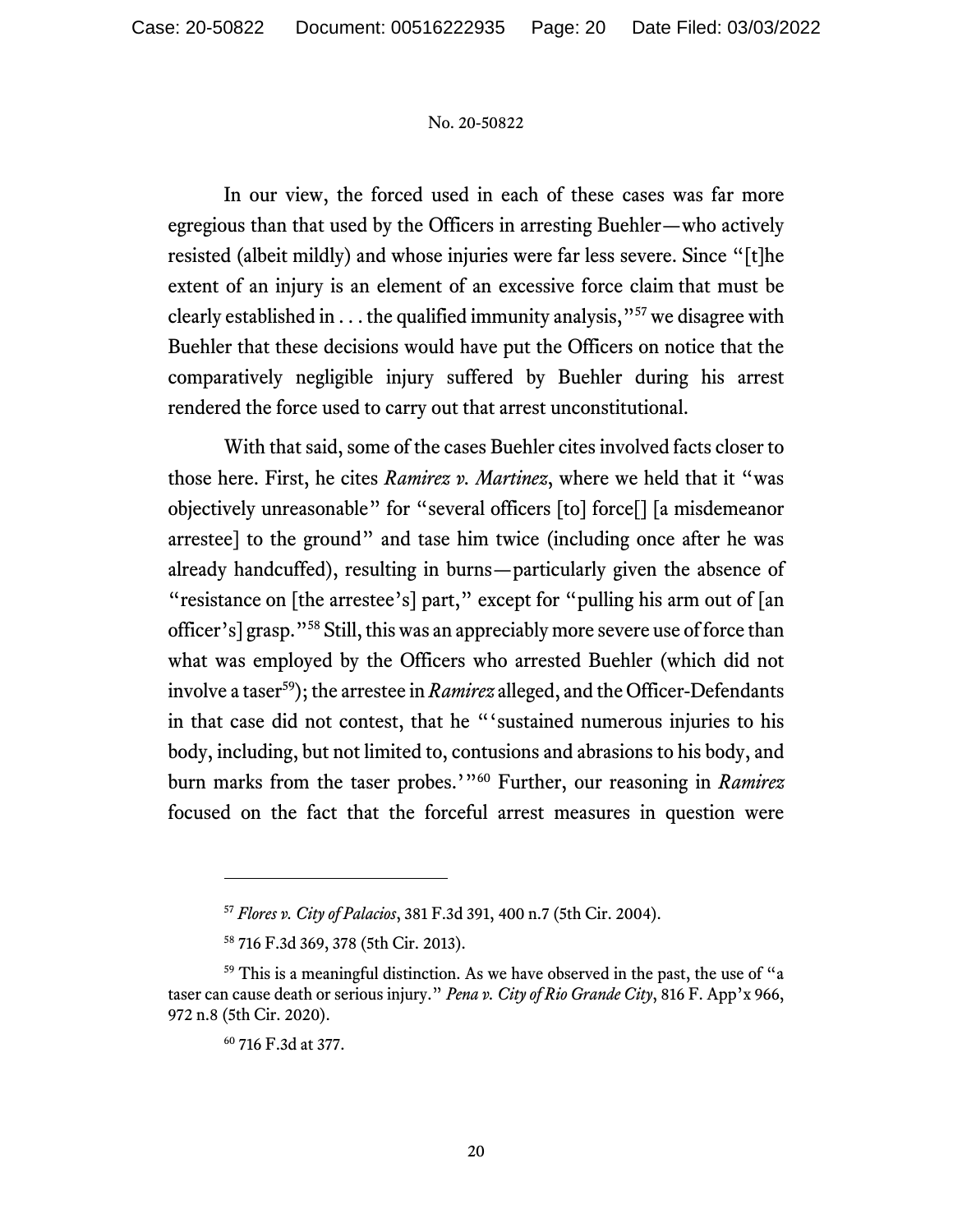employed "*after* [the] arrestee ha[d] been restrained and handcuffed,"<sup>61</sup> whereas here the Officers took Buehler to the ground and held him there facedown for only as long as it took to handcuff him. It therefore seems quite a stretch to say that *Ramirez* alone "clearly established" that the lesser degree of force used by the Officers in arresting Buehler violated the Fourth Amendment.

Similarly, Buehler points to our decision in *Sam v. Richard*, where we held that an arresting officer's "use of force was objectively unreasonable at the summary judgment stage. Although [the suspect] initially ran, . . . he was lying face down on the ground with his hands on his head when [the officer] kneed him in the hip and pushed him against a patrol car."62 Even though the suspect's injuries were mild (though still marginally more serious than Buehler's), $63$  we concluded in that case that "[s]uch a use of force on a compliant suspect is excessive and unreasonable," and also "it was clearly established . . . that pushing, kneeing, and slapping a suspect who is neither fleeing nor resisting is excessive."64 To be sure, *Sam* lends some support to Buehler's argument, yet we think the decision is ultimately distinguishable. The Officers here did not "knee" or "slap" Buehler at all, let alone while he was already face down on the ground. They only brought him to the ground

<sup>&</sup>lt;sup>61</sup> *Id.* at 378 (emphasis added).

<sup>62 887</sup> F.3d 710, 714 (5th Cir. 2018).

<sup>63</sup> The force used against the arrestee in *Sam* "cause[d] him to bleed on the scene and 'left a scab.' . . . [O]ne of [his] friends stated in deposition that, after the incident, [the arrestee] 'looked like he got hit' and 'his face was a little red and bruised.' Finally, according to medical records generated from a medical appointment about six weeks after the incident, [he] complained of lingering pain in his left hip." *Id.* at 712–13.

<sup>64</sup> *Id.* at 714.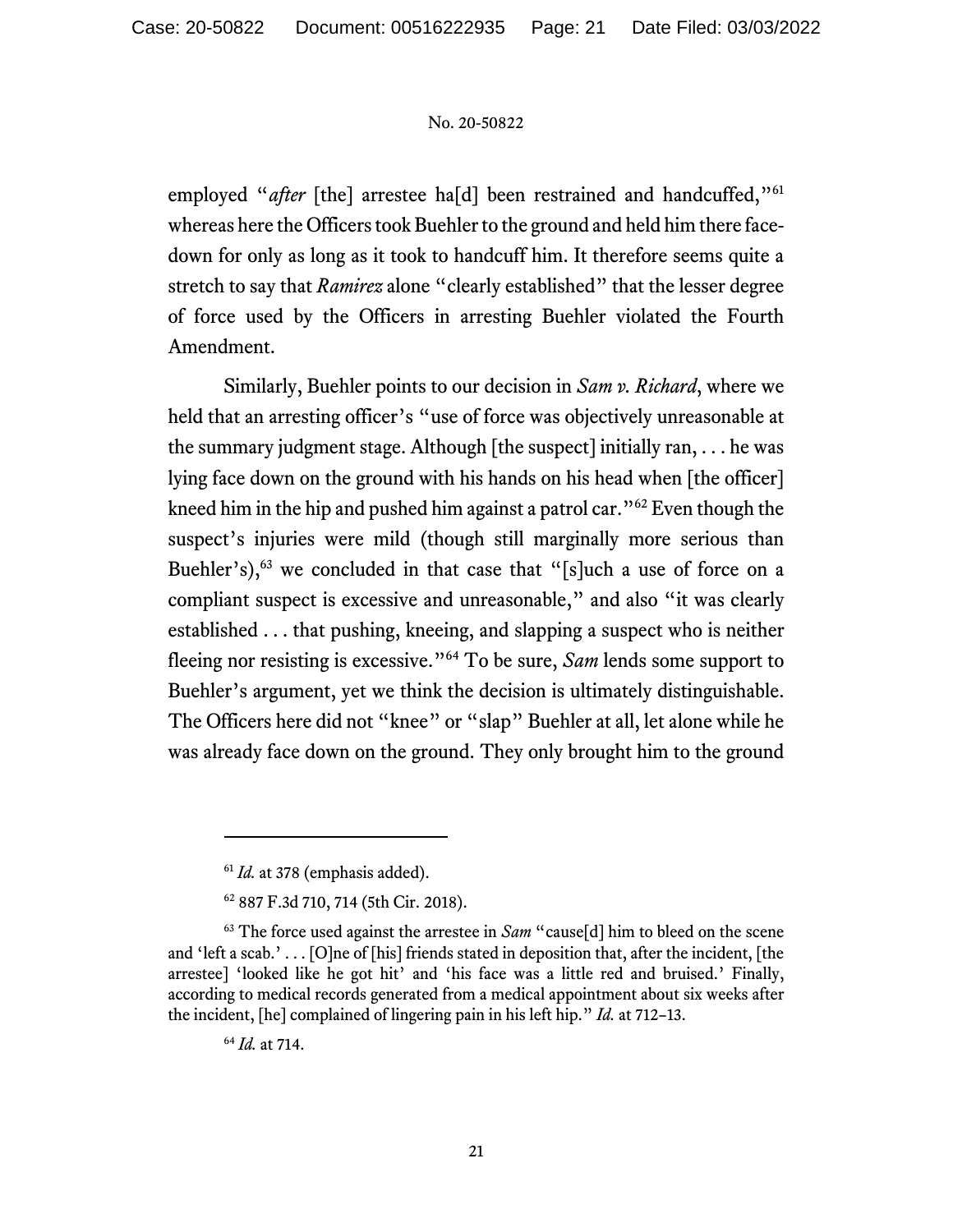in response to movements by Buehler that the Officers reasonably believed to be resistance to arrest.

In our view, of the five cases relied upon by Buehler and discussed above, only *Ramirez* and *Sam* are similar enough to this case to lend any support to his claim that the Officers (or at least Dear, DeVries, and Garibay) violated clearly established law, and still *Ramirez* and *Sam* involved more severe and less appropriate uses of force than that used by the Officers here.<sup>65</sup>

On the other hand, there is ample circuit authority supporting the Officers' position that their use of force did not violate the Fourth Amendment, or at least not clearly established Fourth Amendment law.<sup>66</sup> We have frequently held that officers were either constitutionally justified or entitled to qualified immunity for taking suspects to the ground in response to forms of physical resistance similar to those in which Buehler engaged.<sup>67</sup>

<sup>65</sup> Moreover, because *Sam* was decided long after Buehler's arrest, the case plays a limited role in a qualified-immunity inquiry, which turns on whether the unlawfulness of a defendant's conduct was clearly established *at the time it occurred*. *Harlow*, 457 U.S. at 818.

<sup>66 &</sup>quot;In determining what constitutes clearly established law," we first look to "Supreme Court precedent and then to our own," but "[i]f there is no directly controlling authority," we "may rely on decisions from other circuits to the extent" they have reached a consensus on an issue. *Shumpert v. City of Tupelo*, 905 F.3d 310, 320 (5th Cir. 2018). We have similarly consulted other circuits' caselaw in determining whether arresting officers' uses of force violated the Fourth Amendment. *See Sam*, 887 F.3d at 714 n.2.

<sup>67</sup> *See Griggs v. Brewer*, 841 F.3d 308, 314 (5th Cir. 2016) (holding that arresting officers did not violate clearly established law by using "'takedown' maneuver" against arrestee because "under the totality of the circumstances—that is, a late-night traffic stop involving a clearly drunk and obstinate individual, lurching to the side and stating 'no, no,' *in the act* of being handcuffed, immediately following the command to 'put your hands behind your back'—[the arrestee's] actions . . . amount to resistance to arrest"); *Priest v. Grazier*, 860 F. App'x 343, 347 (5th Cir. 2021) (holding that arresting officers "did not violate clearly established law by forcing [arrestee] to the ground to handcuff him" after arrestee failed to "comply with their repeated instructions to roll down his window, open his door, [or] get out of his car."); *Ibarra v. Harris Cty.*, 243 F. App'x 830, 835 (5th Cir. 2007) (similar); *Tennyson v. Villarreal*, 801 F. App'x 295, 296 (5th Cir. 2020) (per curiam)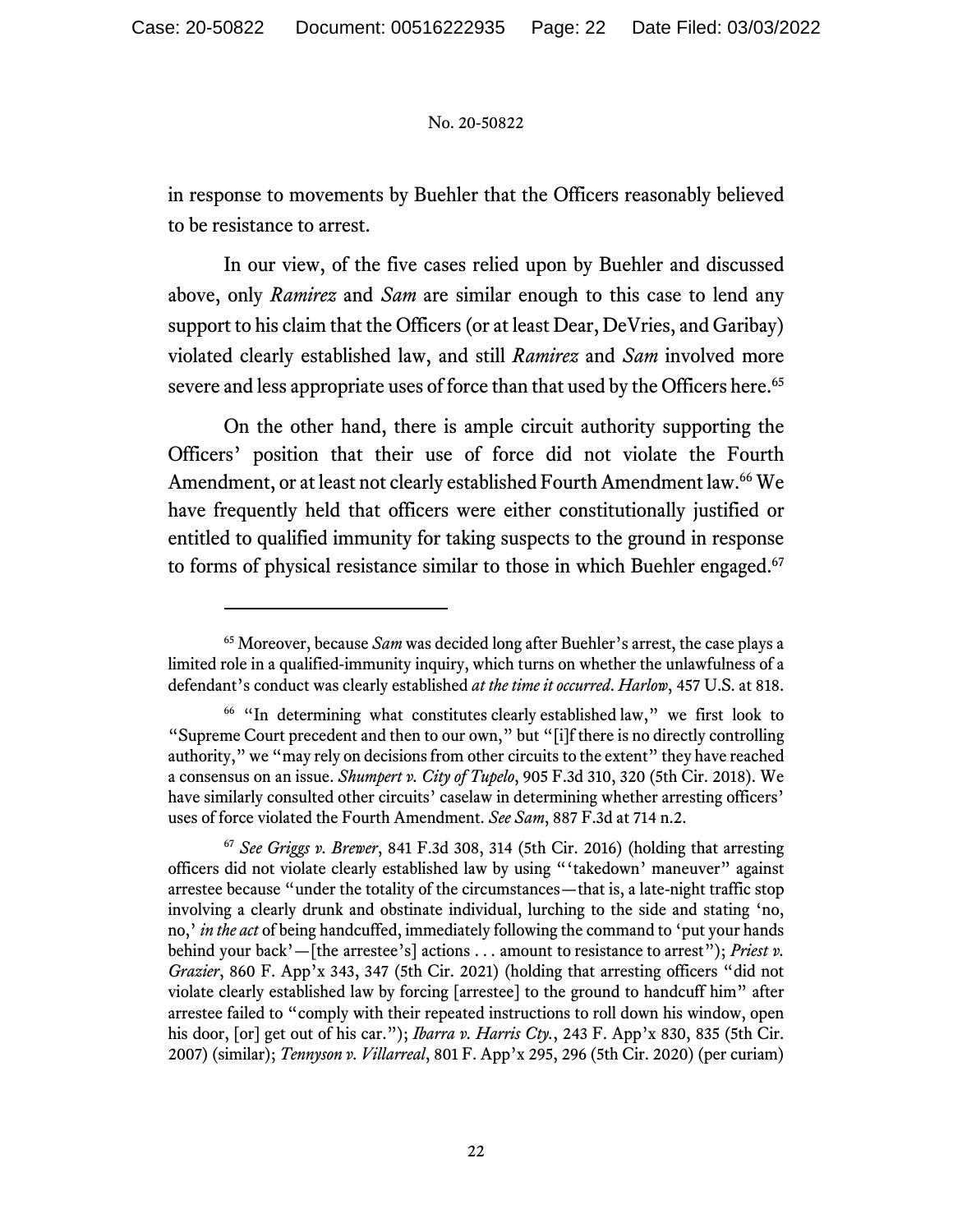Likewise, a survey of our sister circuits' precedent on this issue turns up "[m]any decisions [that] hold that there is no clearly established rule forbidding a clean takedown [of a suspect] to end mild resistance."68 To be sure, arrestees in some of the cases to which we have referred were suspected of more serious crimes than Buehler's. But other such cases either involved petty crimes or were apparently decided without regard to the severity of the suspected offenses,<sup>69</sup> suggesting that this consideration ought not affect the outcome here. And as we have previously noted in response to an excessiveforce plaintiff's emphasis on "the minor nature of the crime that [a suspect] had allegedly committed," "neither the Supreme Court nor this Court has

<sup>(</sup>similar, though unclear whether holding in defendant officers' favor was based on qualified immunity or lack of Fourth-Amendment violation); *Mathews v. Davidson*, 674 F. App'x 394, 396 (5th Cir. 2017) (per curiam) (finding similar use of force did not violate Fourth Amendment); *Cadena*, 728 F. App'x at 296 (same); *cf. Poole v. City of Shreveport*, 691 F.3d 624, 629 (5th Cir. 2012) (similar use of force by officers did not violate Fourth Amendment; arrestee's resistance was greater than Buehler's, but at the same time his injuries due to officers' use of force were more serious than Buehler's); *Robles v. Ciarletta*, 797 F. App'x 821, 827–28 (5th Cir. 2019) (per curiam) (holding that, although assault suspect "only passively resisted" arrest, arresting officer did not violate clearly established law by putting suspect's "arm[] behind [his] back, press[ing] him against a fence," and bringing him "to the ground where [the officer] put [him] in handcuffs"); *Fontenot v. Cormier*, 56 F.3d 669, 675 (5th Cir. 1995) (holding that arresting officer's use of force did not violate Fourth Amendment by tackling arrestee in a manner that caused "no significant injury" although that suspect, unlike Buehler, had a "history of violence").

<sup>68</sup> *Johnson v. Rogers*, 944 F.3d 966, 969 (7th Cir. 2019); *see Kelsay v. Ernst*, 933 F.3d 975 (8th Cir. 2019) (en banc) (officer entitled to qualified immunity for a bear-hug takedown when an agitated suspect walked away from the officer for the second time); *Hedgpeth v. Rahim*, 893 F.3d 802 (D.C. Cir. 2018) (same for an arm takedown and knee to the leg of suspect who had pulled his hands away as officer attempted to handcuff him).

<sup>69</sup> *See Griggs*, 841 F.3d at 314; *Priest*, 860 F. App'x at 347; *Cadena*, 728 F. App'x at 296; *Poole*, 691 F.3d at 628–29; *see also Ehlers v. City of Rapid City*, 846 F.3d 1002, 1011 (8th Cir. 2017); *Durruthy v. Pastor*, 351 F.3d 1080, 1094 (11th Cir. 2003); *Schliewe v. Toro*, 138 F. App'x 715, 722 (6th Cir. 2005); *Horn v. Barron*, 720 F. App'x 557, 565 (11th Cir. 2018); *Kelsay*, 933 F.3d at 980; *Hedgpeth*, 893 F.3d at 809–10.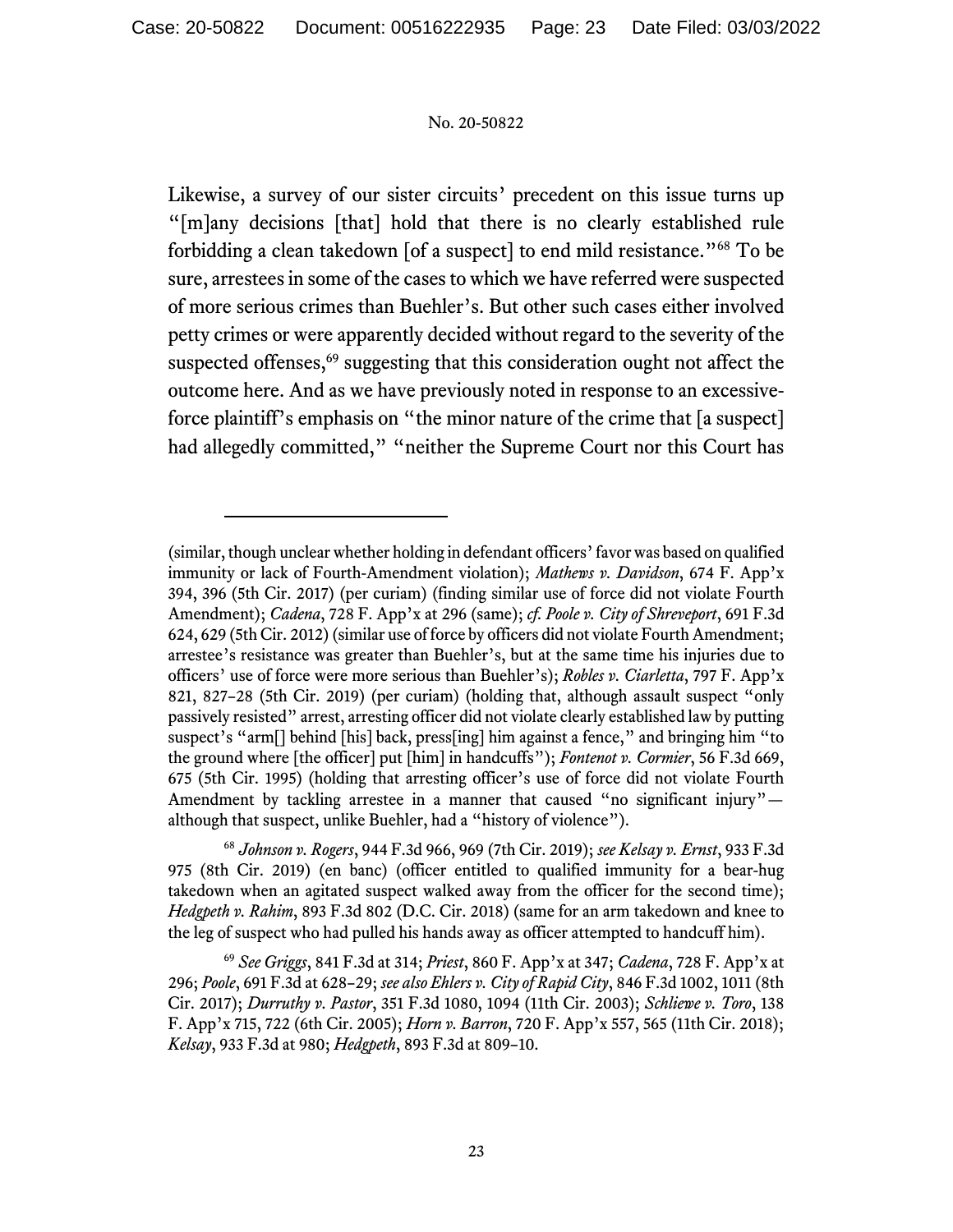ever held that *all* of the *Graham* factors must be present for an officer's actions to be reasonable."70

Ultimately, we conclude that the Officers stayed not only within the bounds of "clearly established law," but also within those of the Fourth Amendment. Looking beyond our circuit, there is a wealth of appellate cases where comparable force by arresting officers under similar circumstances was held not violative of the Fourth Amendment. In case after case, courts upheld officers' use of takedowns to gain control of suspects who had disregarded lawful police orders or mildly resisted arrest, even when arrestees were suspected of minor offenses and the force employed appeared greater than necessary in retrospect—at least when officers' tactics caused arrestees only minimal injuries.71 Considering this decisional authority, as well as the totality of the factors discussed thus far in our excessive-force analysis, we conclude that none of the four Officers involved in arresting Buehler (Officers Dear, Garibay, DeVries, and McCoy) used excessive force in violation of the Fourth Amendment. The district court thus erred in denying their motion for summary judgment on the excessive-force claims.

Accordingly, Buehler's bystander-liability claims against the other individual Defendants (Officers Sebek, Coffey, Adam, and Hicks) necessarily fail, since "[b]ystander liability arises only where the plaintiff can allege and

<sup>70</sup> *Rockwell v. Brown*, 664 F.3d 985, 992 (5th Cir. 2011).

<sup>71</sup> *See, e.g.*, *Charles v. Johnson*, 18 F.4th 686, 700 (11th Cir. 2021); *Horn v. Barron*, 720 F. App'x 557, 564, 565 (11th Cir. 2018); *Ehlers v. City of Rapid City*, 846 F.3d 1002, 1011 (8th Cir. 2017); *Durruthy v. Pastor*, 351 F.3d 1080, 1094 (11th Cir. 2003); *Griffin v. Hardrick*, 604 F.3d 949, 954–55 (6th Cir. 2010); *Jackson v. City of Bremerton*, 268 F.3d 646, 652 (9th Cir. 2001); *Gomez v. City of Whittier*, 211 F. App'x 573, 576 (9th Cir. 2006); *Bozung v. Rawson*, 439 F. App'x 513, 520–21 (6th Cir. 2011); *Kohorst v. Smith*, 968 F.3d 871, 877 (8th Cir. 2020); *Earnest v. Genesee County*, 841 F. App'x 957, 960–61 (6th Cir. 2021); *see also Myers v. Bowman*, 713 F.3d 1319, 1328 (11th Cir. 2013); *Schliewe v. Toro*, 138 F. App'x 715, 722 (6th Cir. 2005).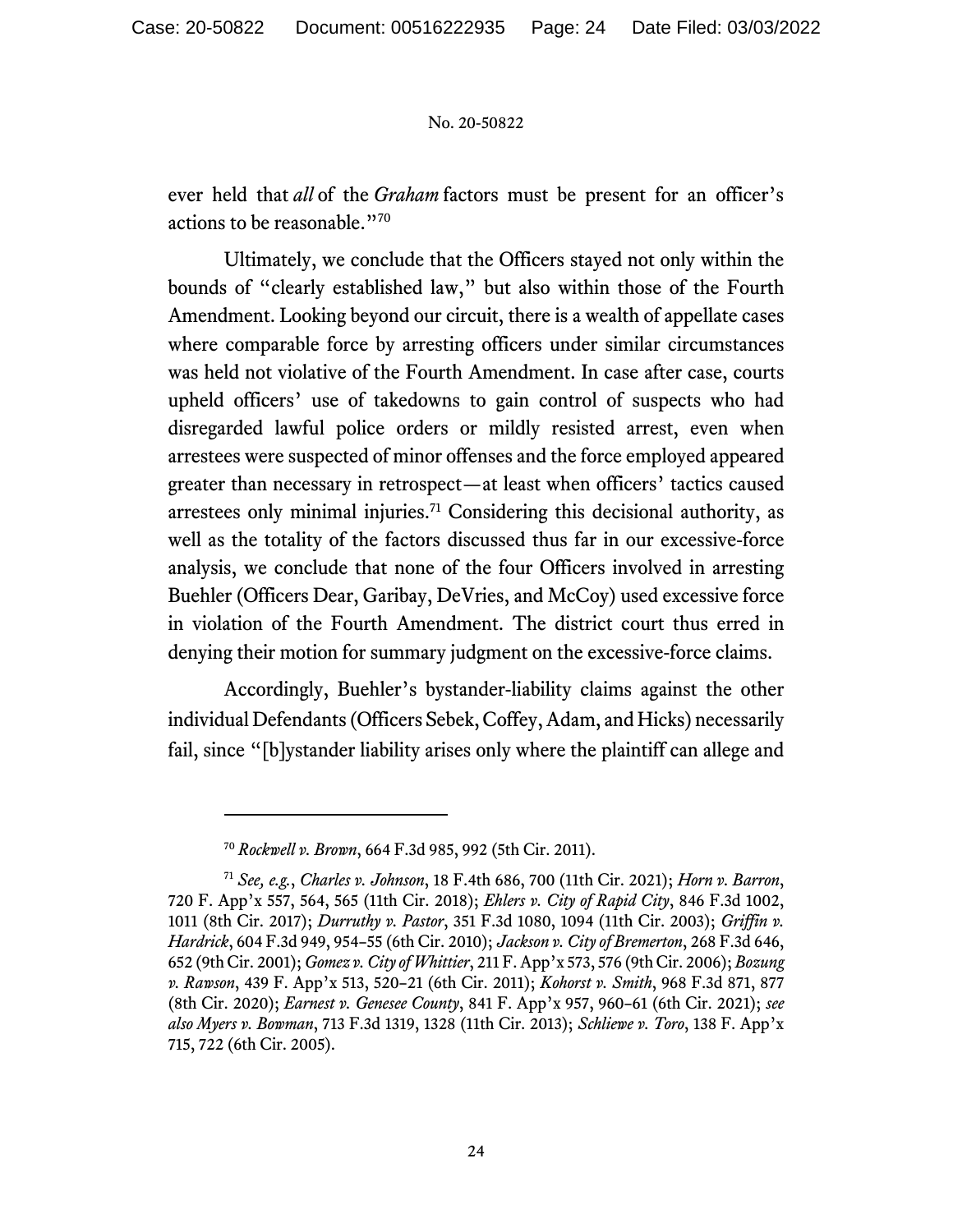prove another officer's use of excessive force."<sup>72</sup> For similar reasons, Buehler's conspiracy and municipal-liability claims also fail insofar as they relate to excessive force, given that both theories likewise require the plaintiff to point to an underlying violation of his or her constitutional rights.73

B

We now consider the issues raised by Buehler's cross-appeal, beginning with his argument that the district court erred in entering summary judgment for the Officers on his false-arrest claims.

Buehler asserts false-arrest claims against Officers Dear, Garibay, DeVries, and McCoy, alleging that they lacked probable cause to arrest him for either interfering with peace officers' official duties in violation of Texas Penal Code § 38.15(a)(1)<sup>74</sup> or resisting arrest in violation of § 38.03(a).<sup>75</sup> The Officers argue in response that, because they subsequently obtained arrest warrants signed by a magistrate, they are shielded from liability by the

<sup>74</sup> That section provides, "A person commits an offense if the person with criminal negligence interrupts, disrupts, impedes, or otherwise interferes with a peace officer while the peace officer is performing a duty or exercising authority imposed or granted by law."

<sup>72</sup> *Windham v. Harris County*, 875 F.3d 229, 243 n.19 (5th Cir. 2017) (quoting *Kitchen v. Dallas County*, 759 F.3d 468, 481 (5th Cir. 2014)).

<sup>73</sup> *Whitley v. Hanna*, 726 F.3d 631, 648 (5th Cir. 2013); *Hale v. Townley*, 45 F.3d 914, 920 (5th Cir. 1995) ("[A] conspiracy claim is not actionable without an actual violation of section 1983.") (quoting *Pfannstiel v. City of Marion*, 918 F.2d 1178, 1187 (5th Cir. 1990)). It is not entirely clear whether Buehler's complaint set forth a conspiracy-based theory of liability. The complaint does not use that term, though it makes scattered allegations that, in substance, amount to conspiracy claims, and Buehler's briefing on appeal repeatedly accuses Defendants of conspiracy. We need not decide whether Buehler has adequately raised a conspiracy claim, however, since any such claim obviously fails anyway for the reasons explained in the text to which this footnote is appended.

 $75$  That section provides, "A person commits an offense if he intentionally prevents or obstructs a person he knows is a peace officer or a person acting in a peace officer's presence and at his direction from effecting an arrest, search, or transportation of the actor or another by using force against the peace officer or another."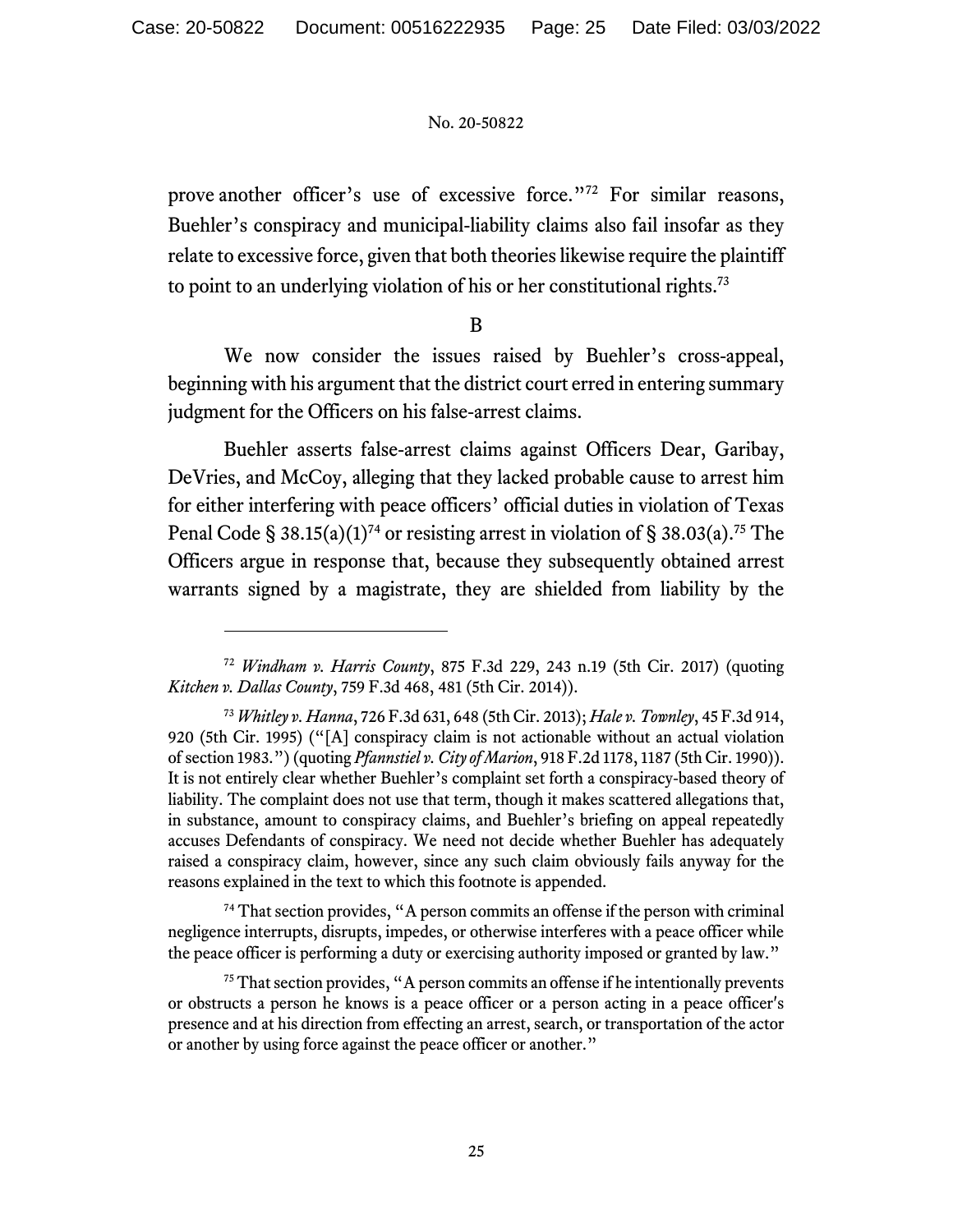independent intermediary doctrine—which holds that "if facts supporting an arrest are placed before an independent intermediary such as a magistrate . . . , the intermediary's decision breaks the chain of causation for false arrest, insulating the initiating party,"76 even if the warrant application was sought and granted after the arrest took place.<sup>77</sup> This doctrine is derived from the time-honored rule that "a constable . . . cannot be held liable" for acts authorized by a "warrant . . . regular on its face, and . . . issued by a magistrate having jurisdiction over the subject matter"—which "affords a full justification for all acts done by [the officer] in its lawful execution."78 The district court sided with the Officers and granted their motion for summary judgment on Buehler's false-arrest claims. We agree.

Buehler challenges the district court's rejection of his false-arrest claims on several grounds. First, he argues that the independentintermediary doctrine should be rejected as inconsistent with the Fourth Amendment. But we have "consistently applied the doctrine in published opinions"<sup>79</sup> and are bound by those holdings.<sup>80</sup> Buehler attempts to sidestep our precedent, suggesting that those cases' underpinnings were called into doubt by the Supreme Court's 1986 decision in *Malley v. Briggs*. 81 There, in a footnote, the Court "conceded that the appellant police officer's argument that he could not have proximately caused a defendant's unlawful arrest by filing an affidavit unsupported by probable cause was not before it on

<sup>76</sup> *Taylor v. Gregg*, 36 F.3d 453, 456 (5th Cir. 1994), *overruled on other grounds*, *Castellano v. Fragozo*, 352 F.3d 939, 949 (5th Cir. 2003) (en banc).

<sup>77</sup> *Buehler v. City of Austin/Austin Police Dep't*, 824 F.3d 548, 554 (5th Cir. 2016).

<sup>78</sup> *Clarke v. May*, 68 Mass. 410, 413 (1854).

<sup>79</sup> *Buehler*, 824 F.3d at 554.

<sup>80</sup> *See Cent. Pines Land Co. v. United States*, 274 F.3d 881, 893 (5th Cir. 2001) ("one panel of this Court may not overrule another").

<sup>81 475</sup> U.S. 335 (1986).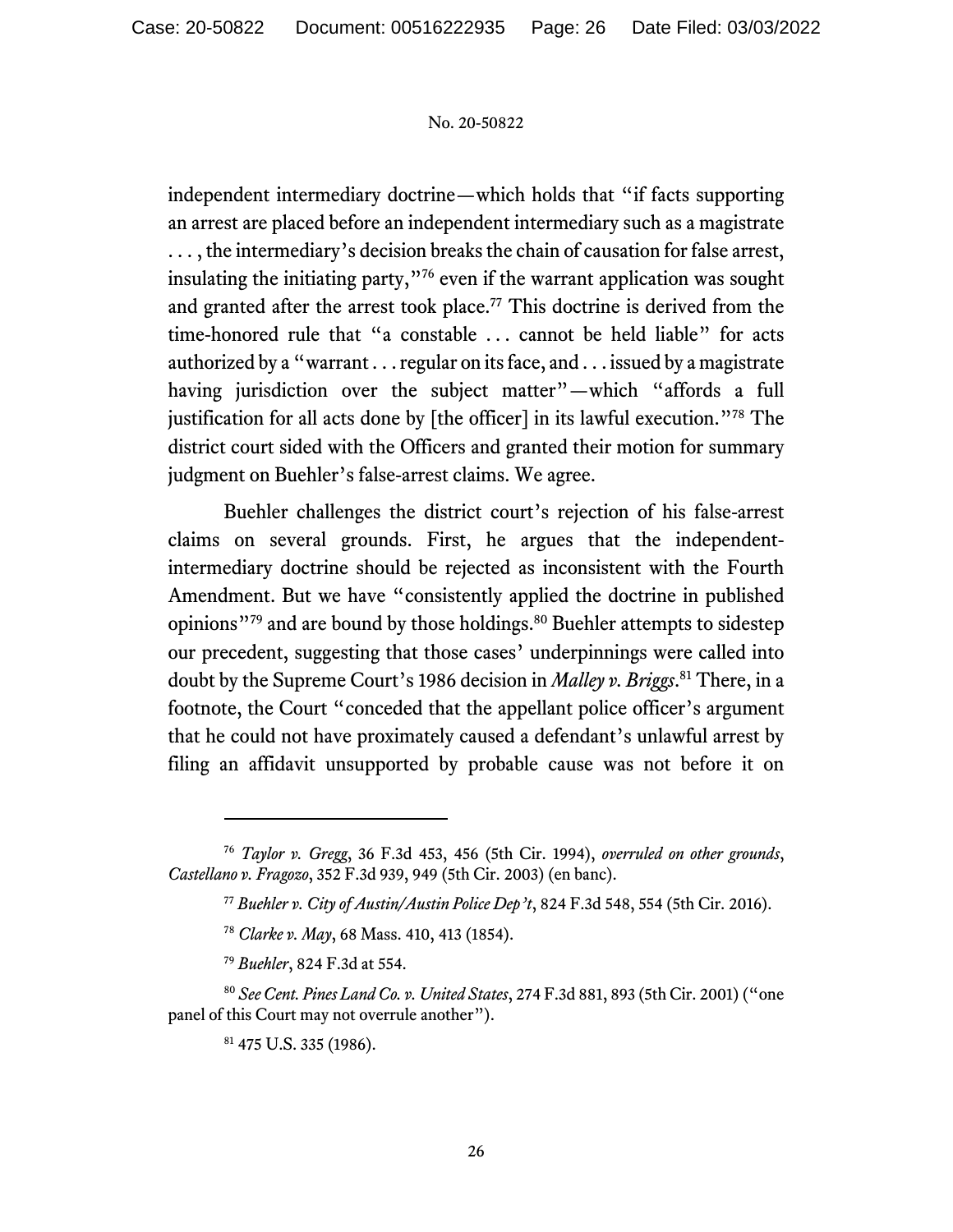appeal," but nonetheless suggested in dicta "that it would not have been receptive to this contention."82 The problem for Buehler, however, is that we have reaffirmed the independent-intermediary doctrine in multiple precedential cases in the 36 years since *Malley*, repeatedly rejecting litigants' arguments that we should "disregard firmly ensconced circuit precedent in favor of . . . a cursory analysis of *Malley*'s dicta."83 And just as we are bound by our precedent recognizing the independent-intermediary doctrine, so too are we bound by our precedent holding that the doctrine survived *Malley*.

Second, Buehler argues that, even if we adhere to the independentintermediary doctrine, his false-arrest claims are still viable because the Officers' conduct in arresting him fell within the doctrine's "taint" exception. Under that rule, "arrest warrants do not insulate" arresting officers from false-arrest liability if their own "false and misleading affidavits tainted the magistrate's deliberations."84 Buehler argues that Officer Garibay's affidavits, which formed the basis for the magistrate's approval of both warrants, were tainted by materially false statements. But, with one inconsequential exception,<sup>85</sup> Buehler did not bring these supposed inaccuracies to the district court's attention. He has therefore forfeited the

<sup>83</sup> *Id.* at 292.

<sup>82</sup> *Murray v. Earle*, 405 F.3d 278, 291 (5th Cir. 2005) (citing 475 U.S. at 345 n.7).

<sup>84</sup> *McLin v. Ard*, 866 F.3d 682, 691 (5th Cir. 2017).

<sup>&</sup>lt;sup>85</sup> Buehler's filings in the district court identified just "one specific fact ... in support of his ["taint"] argument," which was his allegation that "Garibay falsely claimed that [Buehler] tried to put his arm underneath himself" while being held face-down during his arrest. 2020 WL 5793008, at \*7. Buehler's contention that Garibay misrepresented what occurred during the arrest, even if true, would at best be relevant to the validity of the resisting-arrest charge, but "certainly . . . not . . . [to that of] the Interference with Public Duties warrant." *Id.* That dooms Buehler's attempt at a false-arrest claim, which "does not cast its primary focus on the validity of each individual charge . . . . If there was probable cause for any of the charges . . . then the *arrest* was supported by probable cause, and the claim for false arrest fails." *Wells v. Bonner*, 45 F.3d 90, 95 (5th Cir. 1995).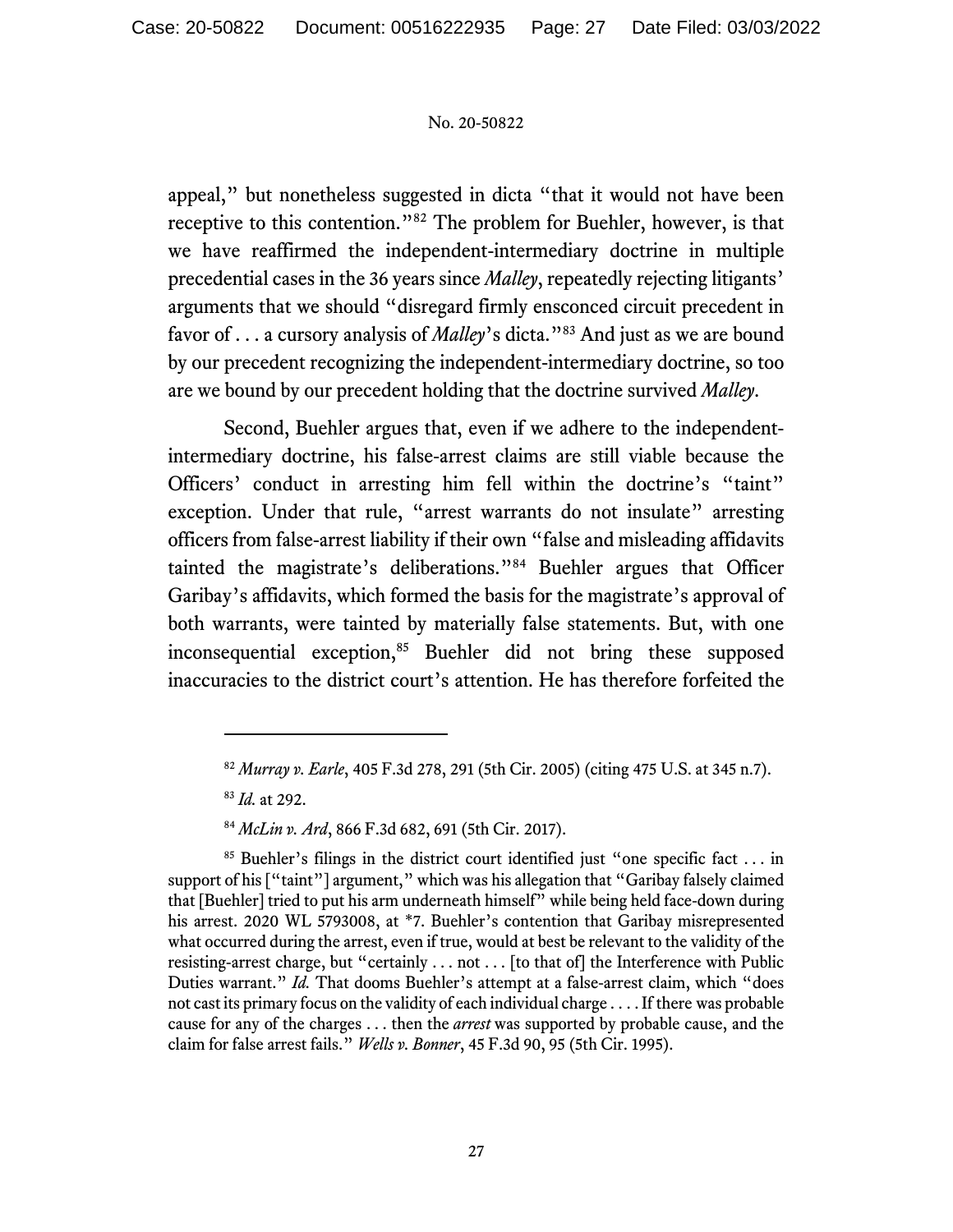opportunity to rely on them on appeal.<sup>86</sup> "It is a well settled rule that a party opposing a summary judgment motion must inform the trial judge of the reasons, *legal or factual*, why summary judgment should not be entered. If it does not do so, . . . it cannot raise such reasons on appeal."<sup>87</sup> "It is not enough to merely mention or allude to a legal theory in order to raise an argument. Rather, a party must press its claims, which entails clearly identifying a theory as a proposed basis for deciding the case."88

Moreover, even if Buehler's supposed examples of misrepresentations in Garibay's affidavit were properly presented for our consideration, they would not affect our conclusion, for none are inaccuracies of a sort that would taint the arrest warrant. All of the affidavit's claims to which Buehler objects either were substantially accurate, were "not material to the [magistrate's] findings of probable cause," or were merely "different interpretations" of events on which "[t]here [wa]s plainly room to

<sup>&</sup>lt;sup>86</sup> Buehler attempts to dodge the forfeiture problem by contending that, "Although the district court incorrectly stated that [he] provided only 'one specific fact'" to support his "taint" argument, "Buehler attempted to correct this mistake by filing a Motion for Reconsideration," which included other purported examples of misrepresentations in Garibay's affidavit. But this does not help Buehler one whit, since "[t]his court will typically not consider an issue or a new argument raised for the first time in a motion for reconsideration in the district court," *U.S. Bank Nat. Ass'n v. Verizon Commc'ns, Inc.*, 761 F.3d 409, 425 (5th Cir. 2014), especially given that Buehler has offered no explanation for why he did not set forth the other allegations supporting his "taint" argument at an earlier stage of the district-court proceedings.

<sup>87</sup> *Savers Fed. Sav. & Loan Ass'n v. Reetz*, 888 F.2d 1497, 1501 (5th Cir. 1989) (emphasis added) (quoting *Liberles v. Cook Cty.*, 709 F.2d 1122, 1126 (7th Cir. 1983)).

<sup>88</sup> *U.S. Bank Nat. Ass'n*, 761 F.3d at 425 (cleaned up) (quoting *United States v. Scroggins,* 599 F.3d 433, 446 (5th Cir. 2010)).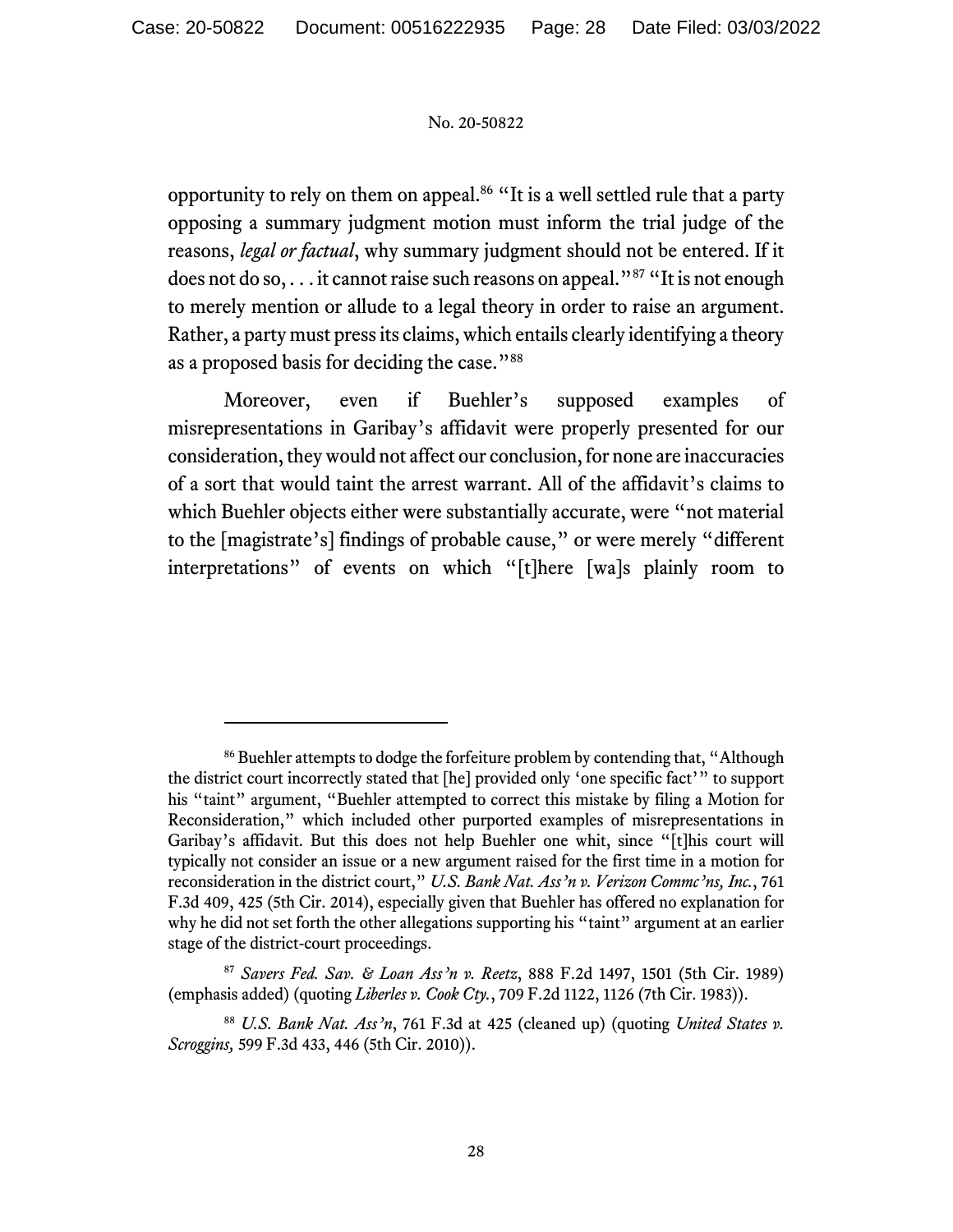disagree."<sup>89</sup> And an affiant's presentation of one plausible "version of ... disputed facts to the magistrate judge" does not taint the resulting warrant.<sup>90</sup>

Indeed, even were we to discard the independent-intermediary doctrine, or to accept Buehler's argument that the arrest warrant was tainted by false statements in Garibay's affidavit, the result would simply be that we would decide ourselves whether Buehler's arrest for interference with official duties was supported by probable cause. It obviously was. We have held, based on caselaw from Texas courts interpreting the relevant provision, that conduct extremely similar to that in which Buehler was engaged—that is, refusing to obey police officers' repeated and unambiguous warnings to step back so as not to interfere with officers' official duties—establishes probable cause to arrest for a violation of Texas Penal Code  $\S 38.15(a)(1).^{91}$ 

For these reasons, we conclude that the district court properly entered summary judgment for Defendants Dear, Garibay, DeVries, and McCoy on Buehler's false-arrest claim. And as with Buehler's claim against the City relating to its excessive-force policies, his false-arrest claim against the City, fails for lack of an underlying constitutional violation, since "a municipality cannot be liable '[i]f a person has suffered no constitutional injury at the hands of the individual police officer.'"92

# C

We now turn to Buehler's First Amendment claim against the individual Defendants. Buehler asserts that the officers arrested him in

<sup>89</sup> *Buehler v. City of Austin/Austin Police Dep't*, 824 F.3d 548, 556 (5th Cir. 2016).

<sup>90</sup> *Anderson v. City of McComb*, 539 F. App'x 385, 387 (5th Cir. 2013).

<sup>91</sup> *See, e.g.*, *Childers v. Iglesias*, 848 F.3d 412, 415 (5th Cir. 2017) (citing cases); *Haggerty v. Tex. S. Univ.*, 391 F.3d 653, 657 (5th Cir. 2004); *see also Holt v. State*, No. 05- 08-00134-CR, 2009 WL 311451, at \*2 (Tex. App. Feb. 10, 2009).

<sup>92</sup> *Bustos v. Martini Club Inc.*, 599 F.3d 458, 467 (5th Cir. 2010) (quoting *City of Los Angeles v. Heller*, 475 U.S. 796, 799 (1986) (per curiam)).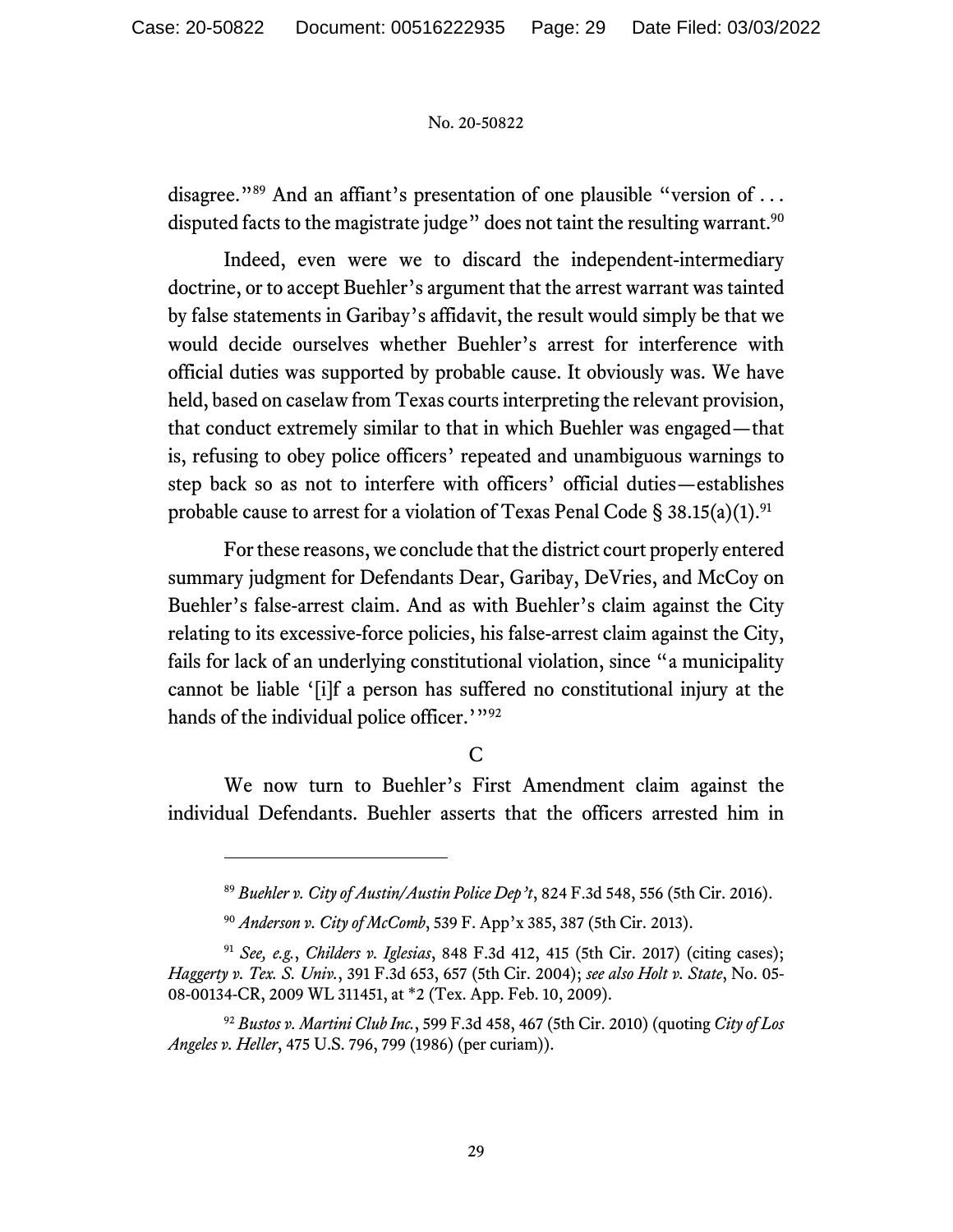retaliation for filming the officers in a public setting, an activity protected by the First Amendment's freedom-of-speech guarantee. The district court, relying on our 2017 decision in *Turner v. Lieutenant Driver*, 93 held that the officers were entitled to qualified immunity from Buehler's retaliation claim, since it was not clearly established at the time of his arrest in August 2015 that the right to publicly film police was protected by the First Amendment.

The district court properly dismissed Buehler's First Amendment retaliation claim. Buehler is correct that the First Amendment guarantees, subject to reasonable limitations, a right to publicly film police. We are bound, however, by our holding in *Turner* (a published opinion) that the First Amendment right to film police was not clearly established in this circuit as of September 2015.94 And it follows *a fortiori* from *Turner*'s holding that neither was such a right clearly established a month earlier. Buehler's First Amendment claims against the Officers thus cannot proceed.

### D

Finally, we consider Buehler's municipal-liability claims against the City of Austin. Buehler alleged that the City was liable under § 1983 because (1) the APD's policy governing police treatment of citizens filming officers in public violated such citizens' rights under the First Amendment, and (2) the City failed to train or discipline officers who used excessive force in conducting arrests. The district court dismissed both of Buehler's theories of municipal liability for failure to state claims. First, the district court reasoned that because the First Amendment right to film police was not clearly established as of August 2015, the claim against the City based on its policies governing filming of police could not proceed. The district court also rejected Buehler's failure-to-train and failure-to-discipline theory as insufficiently

<sup>93 848</sup> F.3d 678.

<sup>94</sup> *Id.* at 686.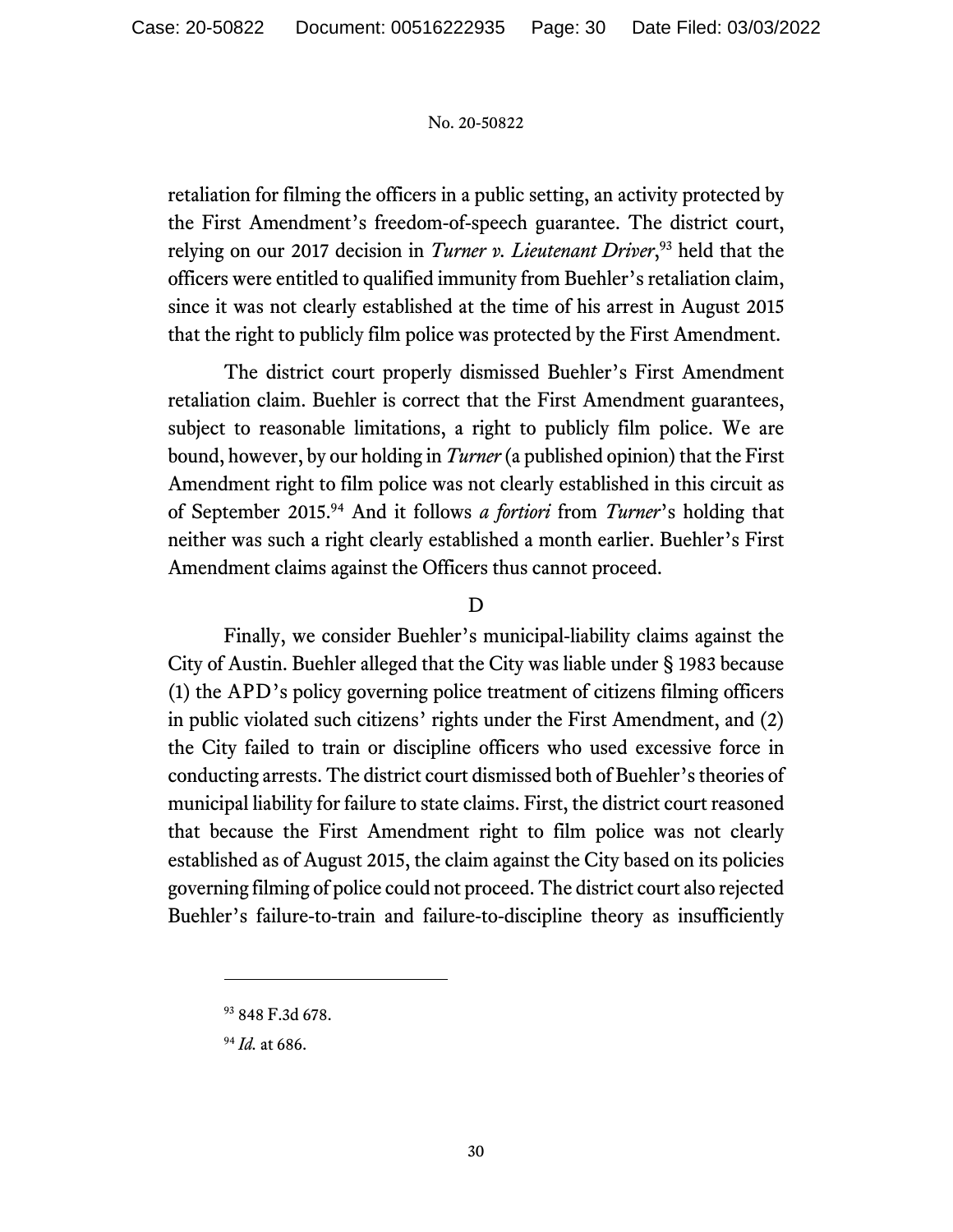supported by factual allegations.<sup>95</sup> We agree with the district court, albeit for different reasons, that Buehler failed to state claims against the City under either theory.

For one, as we have already explained, Buehler's claims against the City fail at the outset insofar as they are based on APD policies or practices relating to use of force in carrying out arrests. A "policy, practice, or custom claim[]" against a municipality cannot proceed unless the plaintiff has suffered "an underlying constitutional violation,"<sup>96</sup> and the force used in effectuating Buehler's arrest did not violate the Constitution.

That leaves only Buehler's First Amendment claim against the City. The district court dismissed this claim based on its conclusion that the right to film police was not clearly established as of August 2015. The district court's reasoning appears to have rested on the incorrect assumption that municipalities are entitled to qualified immunity. They are not.<sup>97</sup> And of course our conclusion above that the individual Defendants are entitled to qualified immunity on Buehler's First Amendment claim does not dispose of his corresponding claim against the City, since "a municipality may [still] be liable if a plaintiff states a claim against an official but the official is protected by qualified immunity."98

Nevertheless, we "may affirm a district court's Rule 12(b)(6) dismissal on any grounds . . . supported by the record, "<sup>99</sup> and here there is an obvious alternate ground on which to affirm dismissal of Buehler's First

<sup>95 2018</sup> WL 4225046, at \*7–8.

<sup>96</sup> *Whitley v. Hanna*, 726 F.3d 631, 648 (5th Cir. 2013).

<sup>97</sup> *See Owen v. City of Independence*, 445 U.S. 622, 638 (1980).

<sup>98</sup> *Bustos*, 599 F.3d 458, 467 n.50.

<sup>99</sup> *Cuvillier v. Taylor*, 503 F.3d 397, 401 (5th Cir. 2007).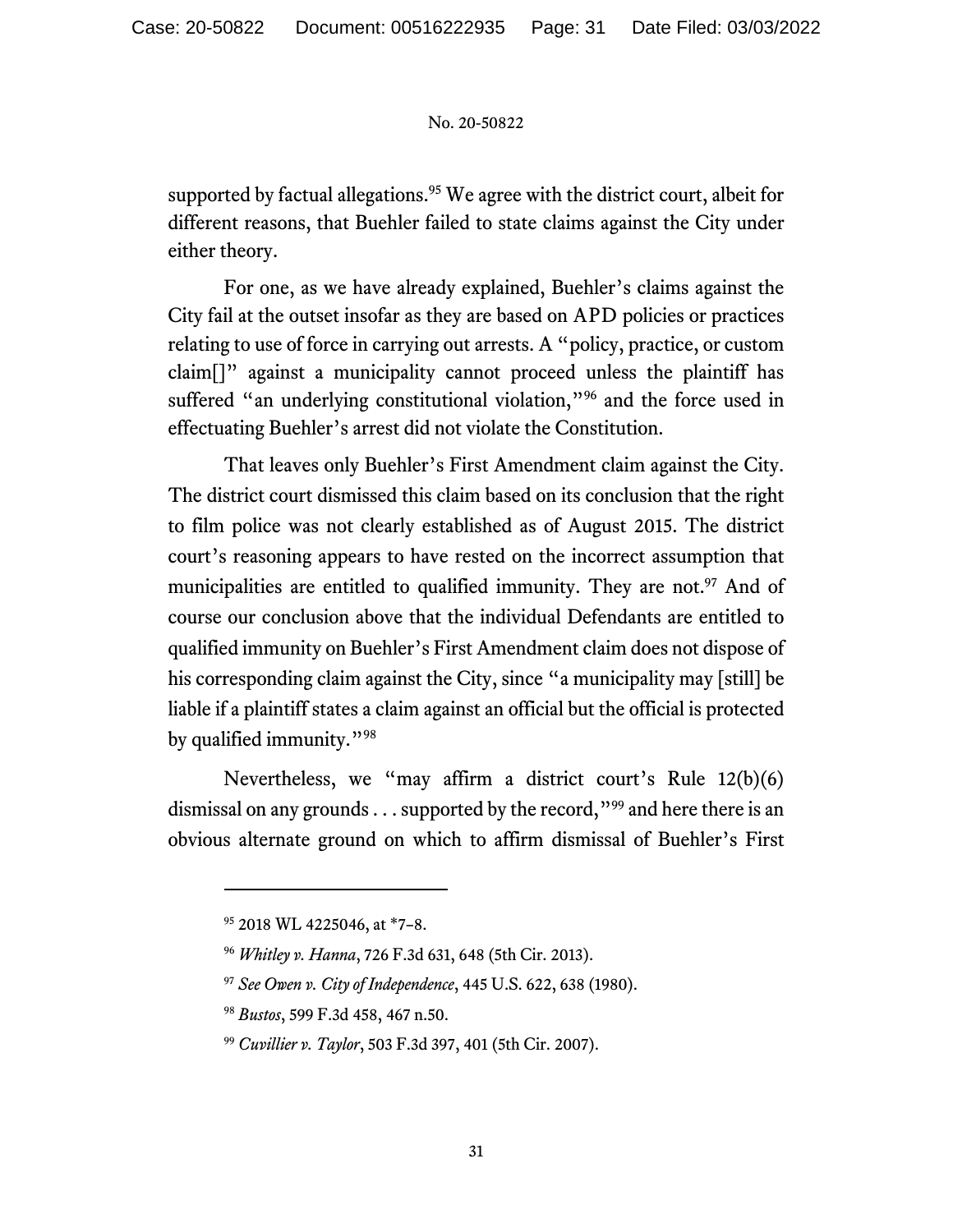Amendment claim against the City. Such a claim, just to reiterate, cannot succeed unless the harm he claims to have suffered as a result of the City's policies or practices (his August 2, 2015 arrest) violated the First Amendment. It did not. As the Supreme Court recently held, a "plaintiff pressing a [First Amendment] retaliatory arrest claim must plead and prove the absence of probable cause for the arrest."<sup>100</sup> (An exception exists "when a plaintiff presents objective evidence that he was arrested when otherwise similarly situated individuals not engaged in the same sort of protected speech had not been,"<sup>101</sup> but Buehler points to no such evidence.<sup>102</sup>) And as we have already explained in affirming summary judgment for Defendants on Buehler's false-arrest claims, the arresting Officers had probable cause to arrest Buehler for interference with official duties. The arrest therefore did not violate his First Amendment rights, and his municipal-liability claim premised on the contrary notion necessarily fails.

## III

Buehler followed the Officer-Defendants for hours that night for purposes of filming them, as is his right. But in the minutes leading up to his arrest, Buehler had positioned himself less than arms' length away from the group of officers, obstructing their view and performance of their duties and disregarding their warnings of his conduct's unlawfulness. The Officers

<sup>101</sup> *Id.* at 1727.

<sup>100</sup> *Nieves v. Bartlett*, 139 S. Ct. 1715, 1724 (2019).

<sup>&</sup>lt;sup>102</sup> Buehler cites several purported examples of other passersby who the Officers permitted to "get close" without arresting them shortly before Buehler was arrested. None of these individuals, however, continued to stand within arms' length of the Officers for a prolonged period after being ordered to stand back, as Buehler did. We therefore do not consider these individuals "similarly situated," *id.*, and so the Officers' failure to arrest them does not raise suspicion that Buehler's contemporaneous arrest was made in retaliation for his filming of the Officers.